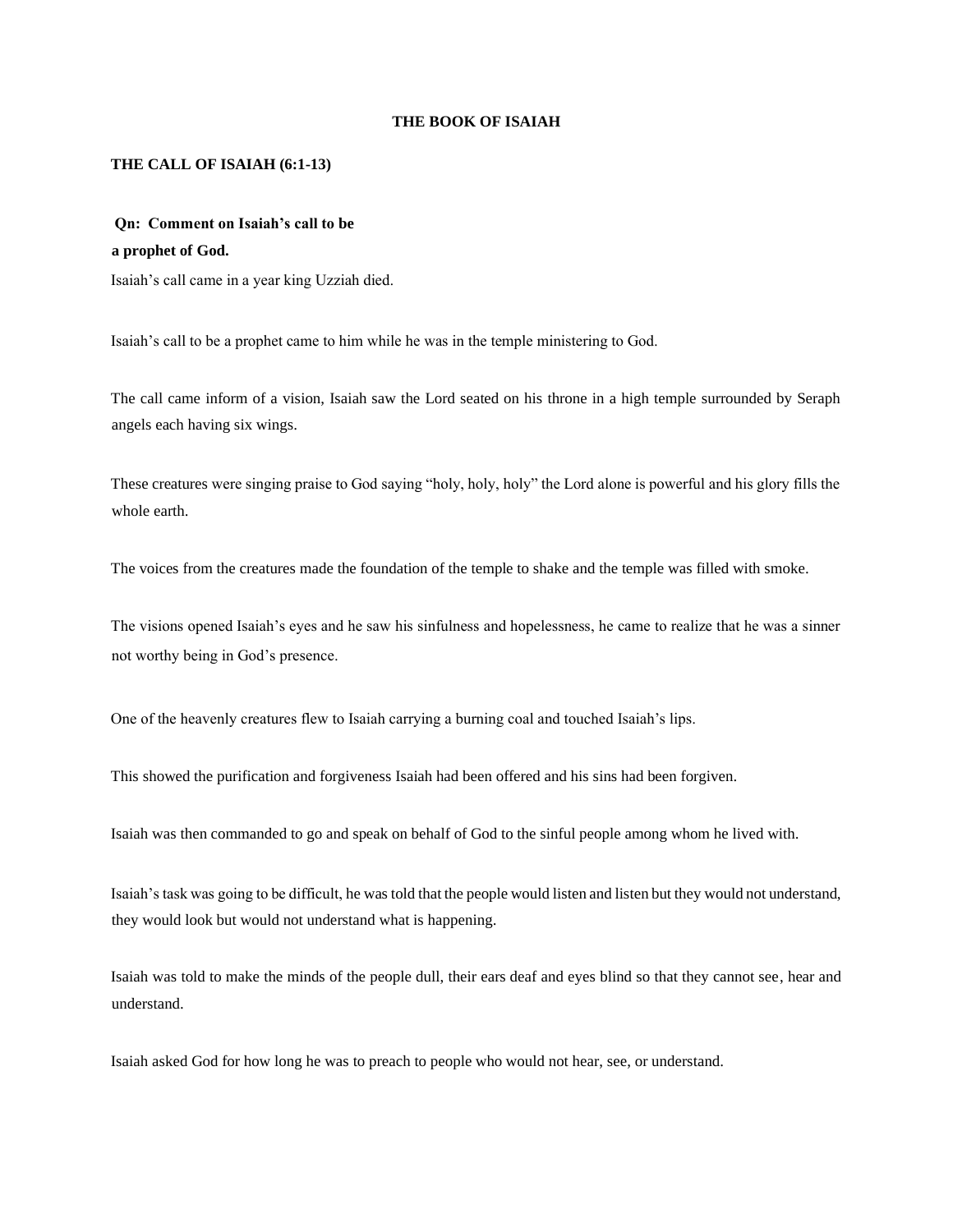He was told that he was to go on preaching until judgment is done in the land, cities and people destroyed.

However God promised Isaiah that those who would respond positively to his message would be left behind and out of them a new beginning of God's people would be made.

### **THE SIGNIFICANCE OF THE VISON OF HIS CALL**

The experience in the temple helped Isaiah and the Israelites to discover the holiness of God revealed by the heavenly creatures which cried out "holy, holy, holy the Lord almighty is holy". Therefore it is important to approach him in a holy way.

God's holiness was also reflected in the angels (heavenly creatures) who guarded him.

His call also revealed the omnipotence of God. He is so powerful that he managed to shake the foundation of the temple.

It also enabled Isaiah to realize that his clients were sinful. Their sinfulness was reflected by their unclean lips.

The event enabled Isaiah to acknowledge the hardness of the task ahead of him as he was to preach to people who would not listen to him.

The call enabled Isaiah to discover his sinfulness in comparison to God's holiness and the way he was exalted.

The cleansing element was important because it equipped Isaiah with the necessary purity that he needed as a prophet.

The touching of Isaiah's lips with burning coal showed that God was ready to forgive all sinners.

The event revealed God as a just being as not all people would be destroyed. Only outstanding sinners would be destroyed and sent to exile.

It also revealed God's love for his people by sending Isaiah to call upon the Israelites to repent so that they are not destroyed.

The call enabled Isaiah to realize that sacrifice alone were not enough to bring people close to God. People need to be faithful to be justified by God and not sacrifice.

The event showed that Isaiah had faith and obedience in God. He responded to God positively like Abraham.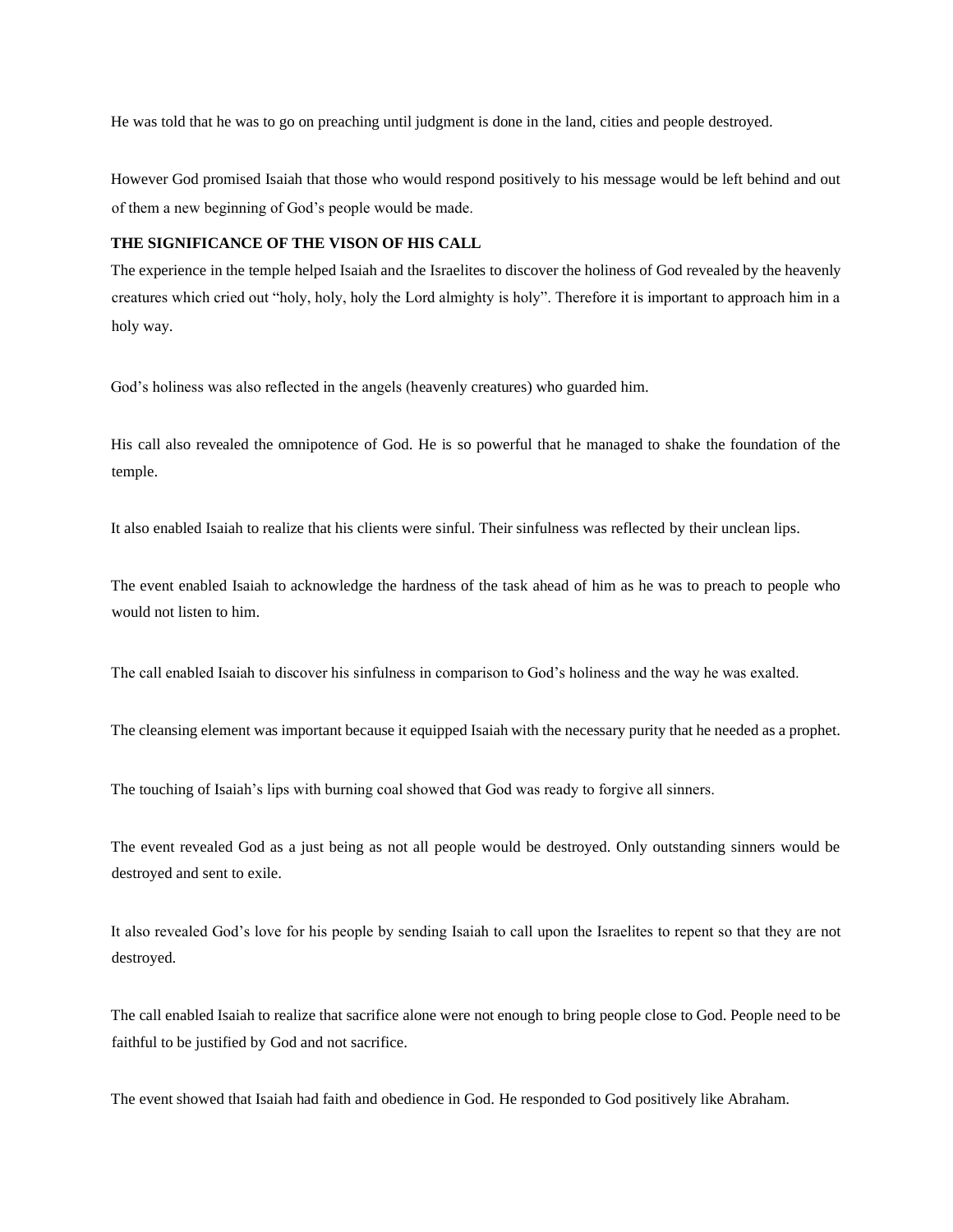This event bridged the gap between God and the sinful man as Isaiah was commissioned to call back the sinful people back to God.

It was also a warning to the people of Judah to change their ways of life because of the impending punishments that were to befall them. They were to be destroyed and sent to exile due to their wickedness.

### **LESSONS MODERN CHRISTIANS LEARN/DRAW FROM ISAIAH'S CALL**

Christians realize that God loves mankind. God loves mankind that is why he warned the Israelites through Isaiah before punishing them.

Christians should commit themselves to God's service other than trusting in offerings and tithes

Christians should be obedient to God's call and carry on God's mission however hard it may be.

Christians are called upon to prepare for the Day of Judgment so that they keep pure in faith.

They should also be prepared for God's call any time because God calls upon anybody regardless of his or her background.

Christians ought to recognize the omnipotence of God and worship him alone.

Christians are called upon to live holy life that can enable them to relate freely with God.

Christians realize that God punishes sin and destroys the wicked. Therefore they should live sinless life.

Christians should be loyal to Yahweh because he is the king of the entire world.

#### **Qtn;**

**a) What happened to Isaiah in the year King Uzziah died?** 

**b) Examine the lessons Christians learn from Isaiah's call.** 

#### **ISAIAH, TEACHING ABOUT THE DAY OF THE LORD (2:10-21, 3:18-25)**

Isaiah prophesied about the day of the Lord saying that this day would come but not as expected.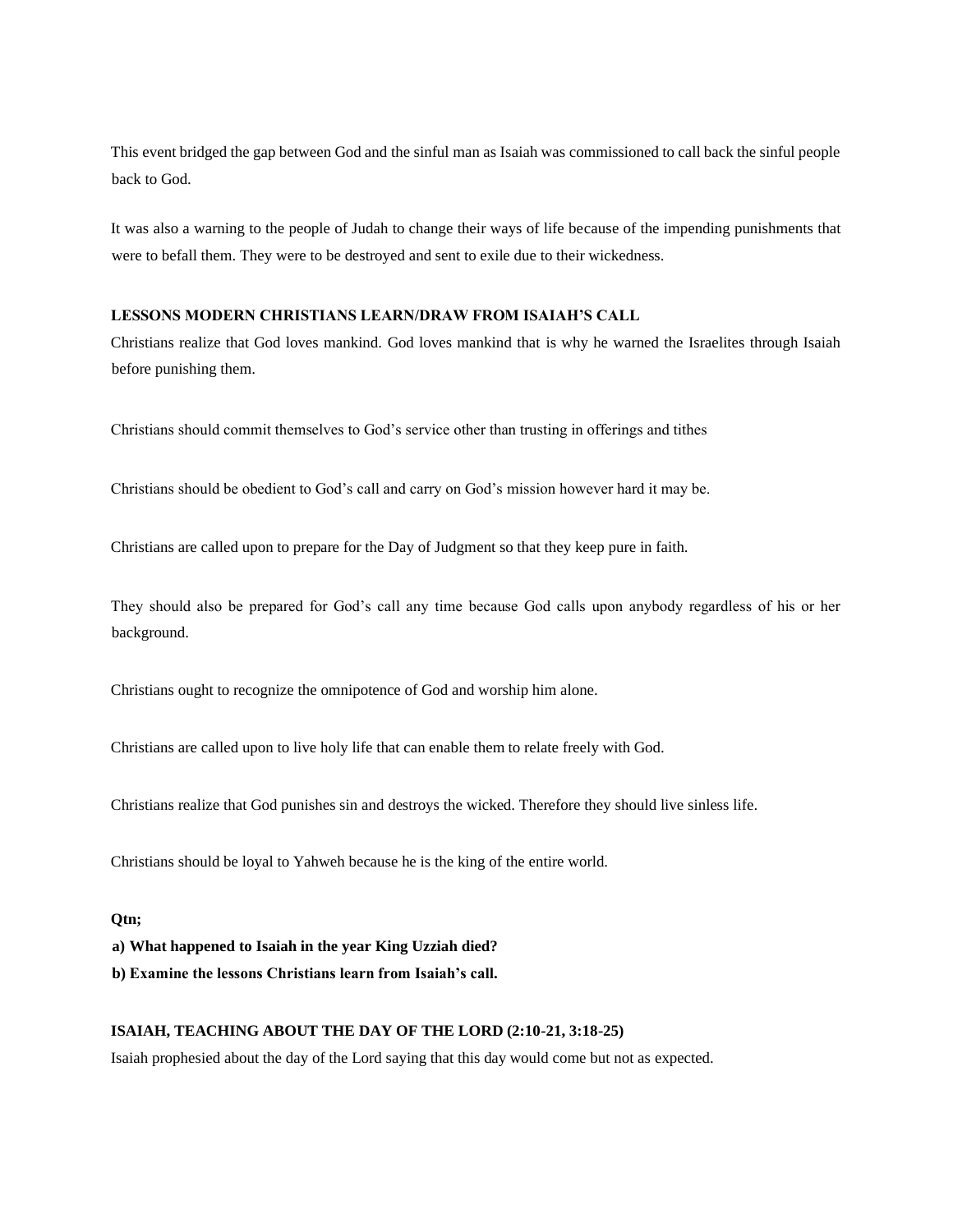He said that the day of the Lord was not going to be a day of triumph and glory for those who thought that they were Yahweh's people.

To Isaiah the day of the Lord was going to be a day of terror and destruction.

He said that on this day everyone would be humiliated and disgraced especially those who were sinners. He said that people would hide in the dirt and behind rocks from the Lord's power and glory.

He said that this would be a day when the Lord would show his anger, power and glory.

On that day human pride and human arrogance would be destroyed and those who are strong would be humbled.

Isaiah said that on this day the Lord alone would be exalted.

The Lord would humble everyone who thinks he is powerful and converted.

On this day, the Lord would destroy the tall cedar trees of Lebanon and the great oak trees from Bashan.

To Isaiah the Lord would level the high mountains and hills, every town and walls.

The Lord would sink even the largest and most beautiful ships.

Isaiah said that human pride would be ended and human arrogance would be destroyed.

He said that the Lord would come to shake the earth and the people would try to hide from him but would not escape.

When this day comes people will throw away the gold and silver idols that they have made and abandon them to bats.

On this day, God was going to destroy the people's political system by removing their leaders.

To Isaiah, it would be the day the Lord would reward the righteous and punish the sinners. The righteous would enjoy what they have worked for.

Evil people would be doomed and what they have done to other people would be done to them.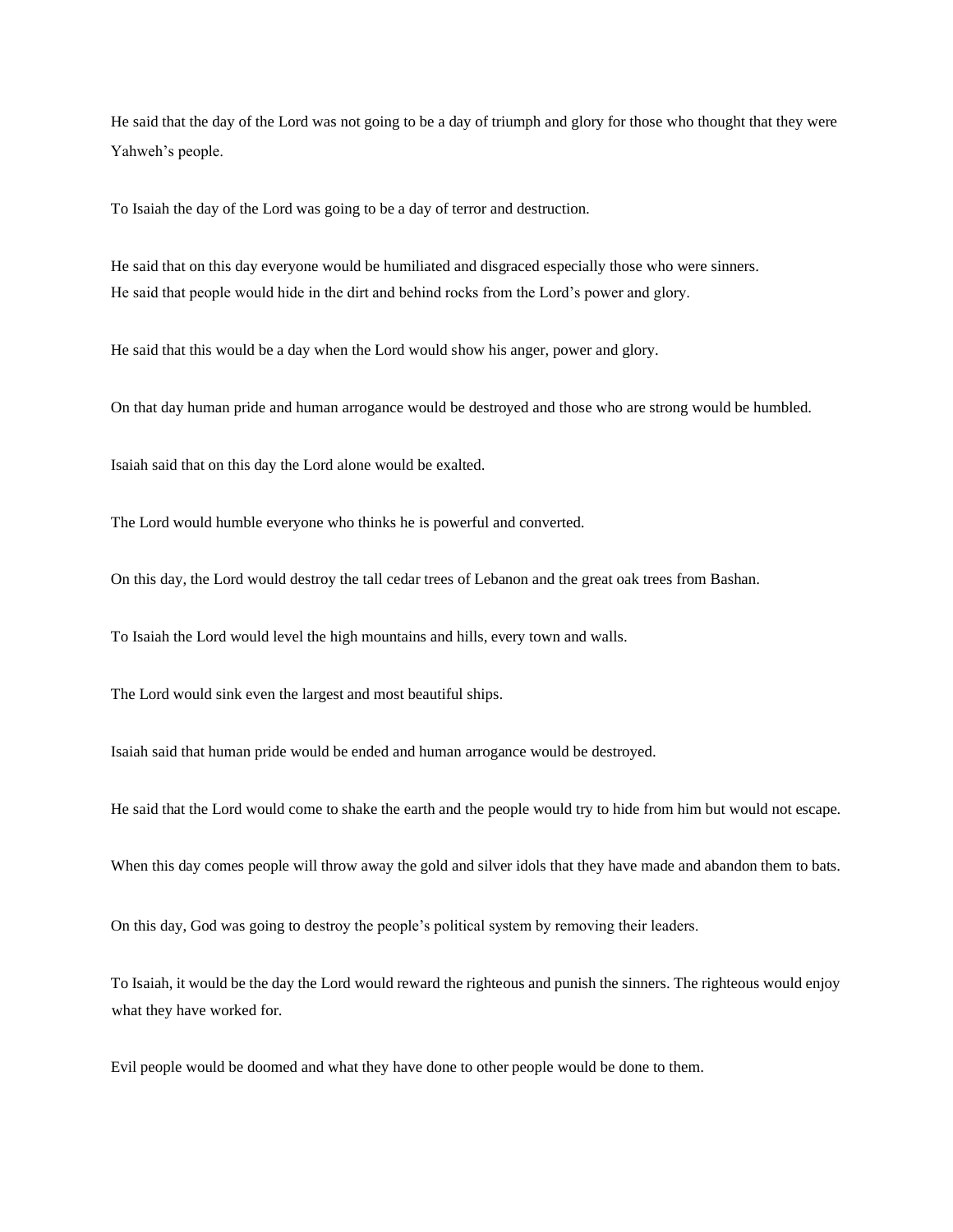Isaiah said the men of the city will be killed in war including the strongest of them all.

The Lord would take away from the women of Jerusalem everything they were proud of like their bracelets, chains, scarves, rings, dresses, sweet smelling perfumes, etc.

The day of the Lord would be a day of God's judgment on the people of Israel.

Jerusalem will sit empty like a woman who has lost everything to thieves and robbers.

#### **ISAIAH'S MESSAGE OF HOPE TO THE EXILED ISRAELITES IN BABYLON**

Isaiah's message to the exiles in Babylonia was full of hope and encouragement.

God asked Isaiah to comfort the people that they had received enough punishment for their sins and as such they had been forgiven. 40:2

God promised to restore the glory of Israel who would have survived during the exile.

He promised to use them as his light after the moment of suffering. 49:6

God promised them blessings that would flow like a stream that never goes dry if they listened to his commands.

God also promised to increase their number after exile and resettling them.

God was to guard and protect his people and make a covenant to all people through them.

He said that God was going to liberate the Israelites from Babylonian captivity and bring them back to their country.

On their way back from exile, God would be with them and lead them as a shepherd leads his flock. Isaiah 40:11

God would be their king when they return to Jerusalem hence the theocratic rule would be restored.

He further said that the great Jerusalem would be restored to its glory as a city of God.

Just like a woman cannot forget her own baby, God will never forget his people of Israel Isaiah49:15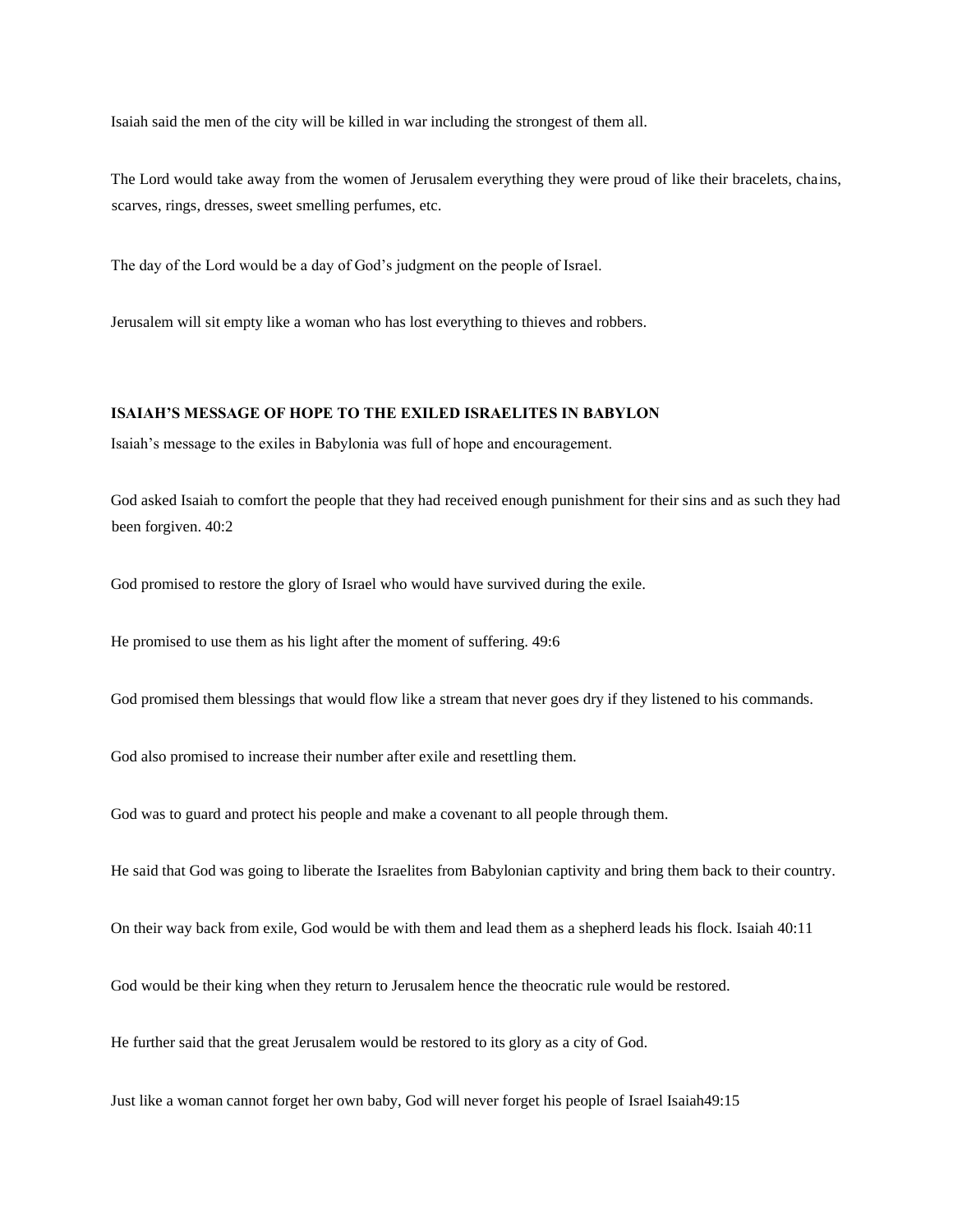He said that the beautiful trees will grow where there are thorns and added that this transformation of nature would be a sign of what the Lord had done for his people.

He also said that the exiles would leave Babylon in joy and peace and that the mountains and hills will sing and trees shout with joy Isaiah5:12

He said that god is the liberator, redeemer and savior. He would liberate them from the Babylonians just like he liberated them from the Egyptians.

God promised to send them his servant to bring them light and lasting Justice to enjoy the new Canaan.

God pledged to keep back his anger that he will not use it to destroy his people any more.

**Qtn** 

**a) Examine Isaiah's teaching about the day of the Lord** 

**b) Discuss Isaiah's message of hope to the people of Judah who were exiled in Babylon.** 

### **THE SIGN OF BARE FOOTED AND NAKED PROPHET (ISAIAH 20:1-6)**

During the reign of King Hezekiah, the Lord told Isaiah to take off his sandals and sack cloth that he was wearing.

Isaiah obeyed and went around naked and bare footed for three years to show doom that would befall Israel.

He wanted to compel the people of Israel to repent.

This was a symbolized the punishment God would bring to Egypt and Ethiopia in which the Philistines and Israelites trusted.

The emperor of Assyria was to capture the inhabitants of Egypt and Ethiopia and take them into exile as war prisoners bare footed and naked.

Both young and old people would be led away wailing on bare foot and naked.

Naked prisoners would be taken away by force with their buttocks exposed bringing shame on Egypt that the Israelites and Philistines trusted.

This sign pointed to the fact that Egypt and Ethiopia were to be humiliated under the hands of the Assyrians.

Those who trusted Egypt and Ethiopia would bring shame to themselves.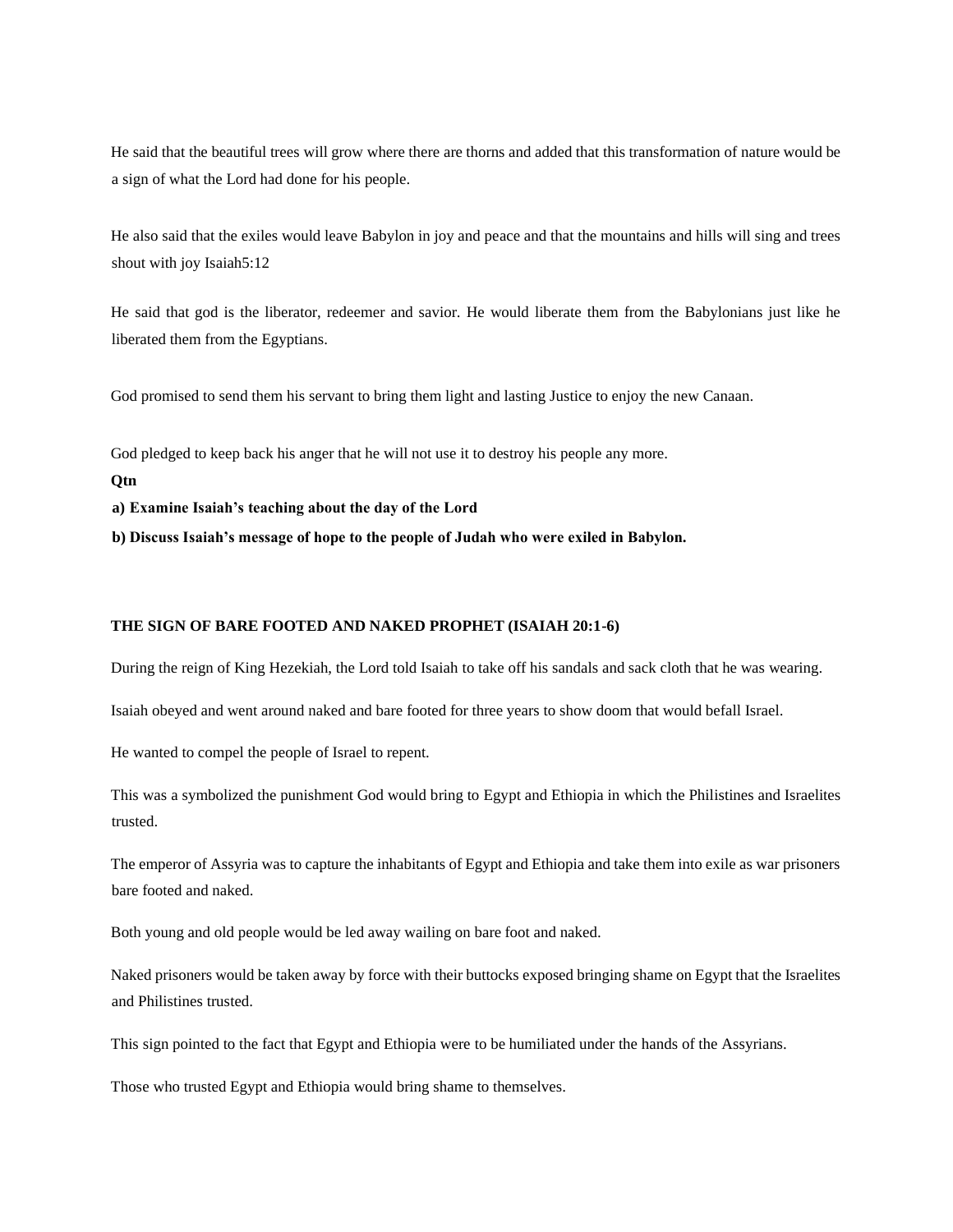This sign was to teach the Philistines and Israelites who trusted the security of Egypt and Sudan that they would be disappointed.

The sign therefore was calling upon people of Judah to put their trust and faith in God instead of political alliances.

It was to expose those who put their trust in Ethiopia and boasted about Egypt.

It was a warning to King Hezekiah that political alliances with pagan nations cannot lead to anything good but destruction and humiliation.

He advised King Hezekiah to have faith in God's protection.

He wanted to draw the attention of people so that they could listen to the message he had for them.

He wanted to prove that he was a true prophet.

He was depicting the situation the exiles would face.

#### **LESSONS CHRISTIANS LEARN FROM THE SIGN**

Christians should rely on God instead of depending on military and economic alliances.

Christians should trust in God and not wealth or big armies that can lead to humiliation

Christians bold to pass on God's message without fear or shame. Isaiah moved naked and on bare foot.

Christians should live holy life because sin is punishable and it humiliates.

They ought to be loyal to God to overcome suffering such as exile, death and humiliation

Christians are called upon to be creative while preaching God's message so as to attract the audience.

Christians should repent for their sins in order to overcome humiliation.

Christians should fight for God's blessings to live happy life.

Christians should be ready to receive any message delivered to them by God' servants no matter the circumstance under which it is presented

Christians should respond positively to God' call and follow his instructions like Isaiah.

#### **EFFECTS OF AN INDEPNDENT COUNTRY RELYING ON A FOREIGN NATION**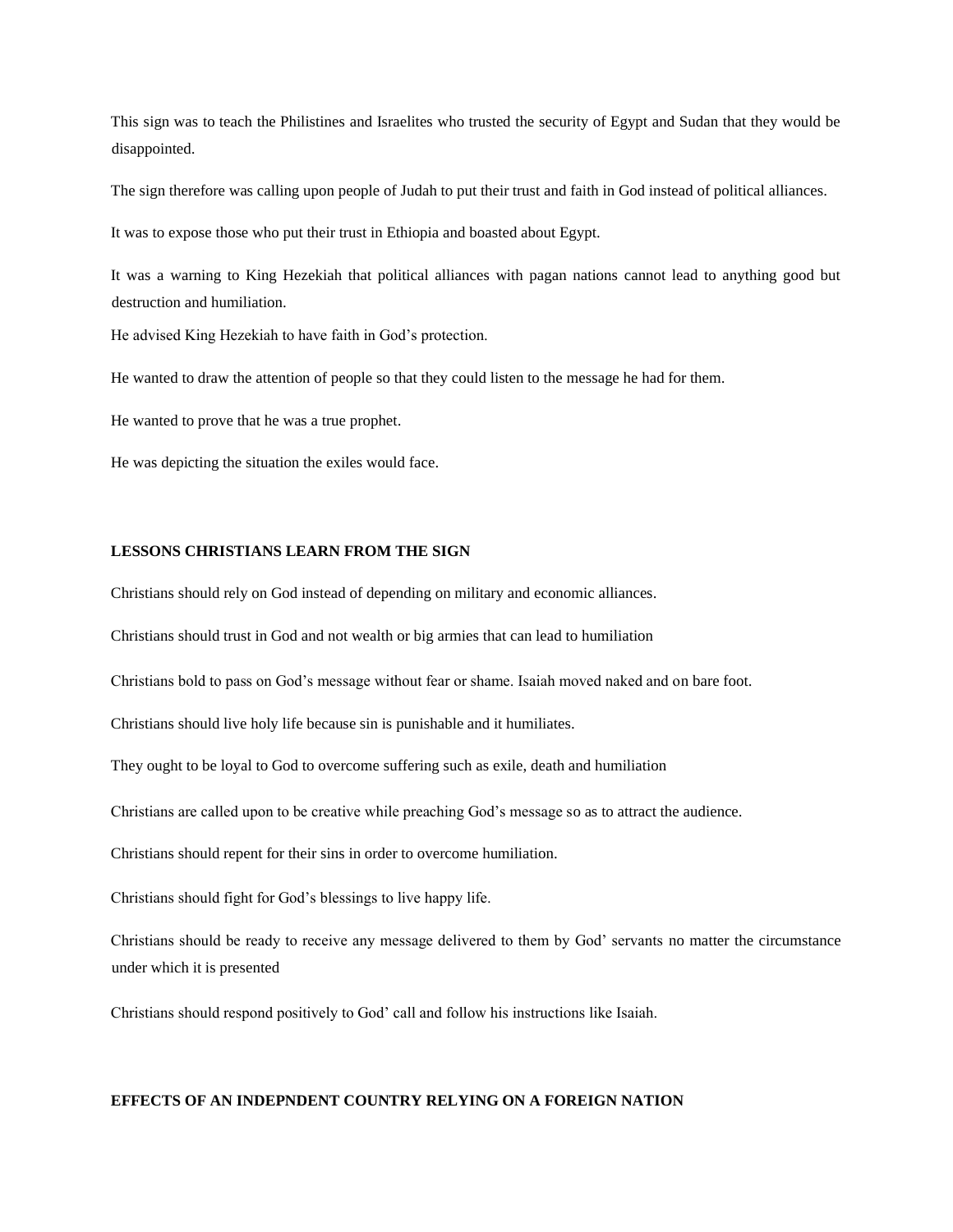The positive effects include the following; It may lead to technological progress It may lead to positive political reforms like promotion of human rights. It may lead to increased levels of creation of employment opportunities. It results into improved international relationships It promotes international trade It may lead to increased investments through foreign direct investments The country may have access to foreign support like foreign aid and grants especially during disaster. However it also leads to the following negative effects; Her citizens would have no freedom to carry out their own political ideology independently It results on total dependence on the foreign country which affects development negatively It would to erosion of her local cultural heritage and innovations It results into loss of a country's political, social and economic independence. It results into imported inflation and suffering of her citizens. It may result into abuse of human rights as some powers have no respect for humanity. The country may become a dumping ground for the unwanted goods from a foreign rich nation It would lead to insecurity where a foreign State has interests. It may also result into political aggression. It creates unemployment since the dependent country is kept at the bottom. It may result into idolatry and adoption of bad practices from a foreign evil country like homosexuality, lesbianism, etc. It results in setbacks in economic growth and development of the depending country as it kills her innovation and leads to brain drain.

This leads to both Positive and negative results explained below;

### **Qtn;**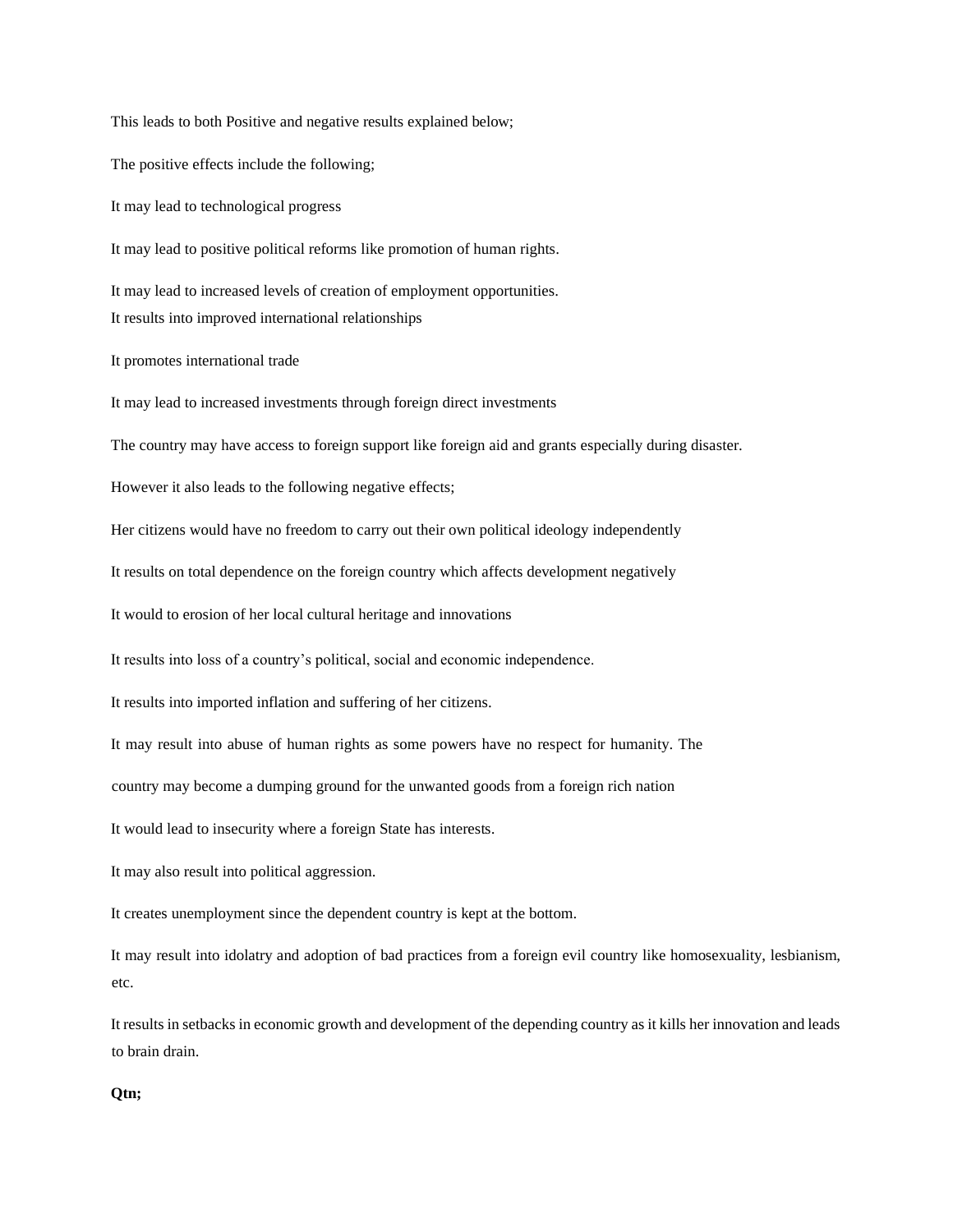**a) Account for Isaiah's walking naked and bare footed for three years** 

**b) What would be the effects of an Independent country relying on a foreign nations?** 

### **ISAIAH'S TEACHING ABOUT THE SUFFERING SERVANT (2:3-15, 53)**

Isaiah prophesied about the messiah and he referred to him as a suffering servant.

Isaiah said that the suffering servant to God would succeed in his task and he would be highly honoured.

Isaiah said that many people would be shocked when they see him because he would be disfigured that he would hardly look human.

Isaiah said that many nations would marvel at him and kings would be speechless with amazement when they learn that he is the suffering servant.

Isaiah said that it would be the will of God that his servant would come up and suffer like a plant taking its roots in the dry ground (53:2).

He said that, the suffering servant would have no dignity or beauty to attract people to him-self. He will be treated like an ordinary man.

There would be nothing attractive about him to draw people to himself.

He would be despised and rejected but he will endure the pain and suffering.

He would be ignored if he as nothing and few people would look at him.

No one would care for him.

That whoever looks at his suffering would think that it was a punishment sent to him by God.

Isaiah said that because of people's sin, he would be wounded and he would be beaten because of other evil deeds.

Isaiah said that people would be healed by the punishment he would suffer and be made complete before God.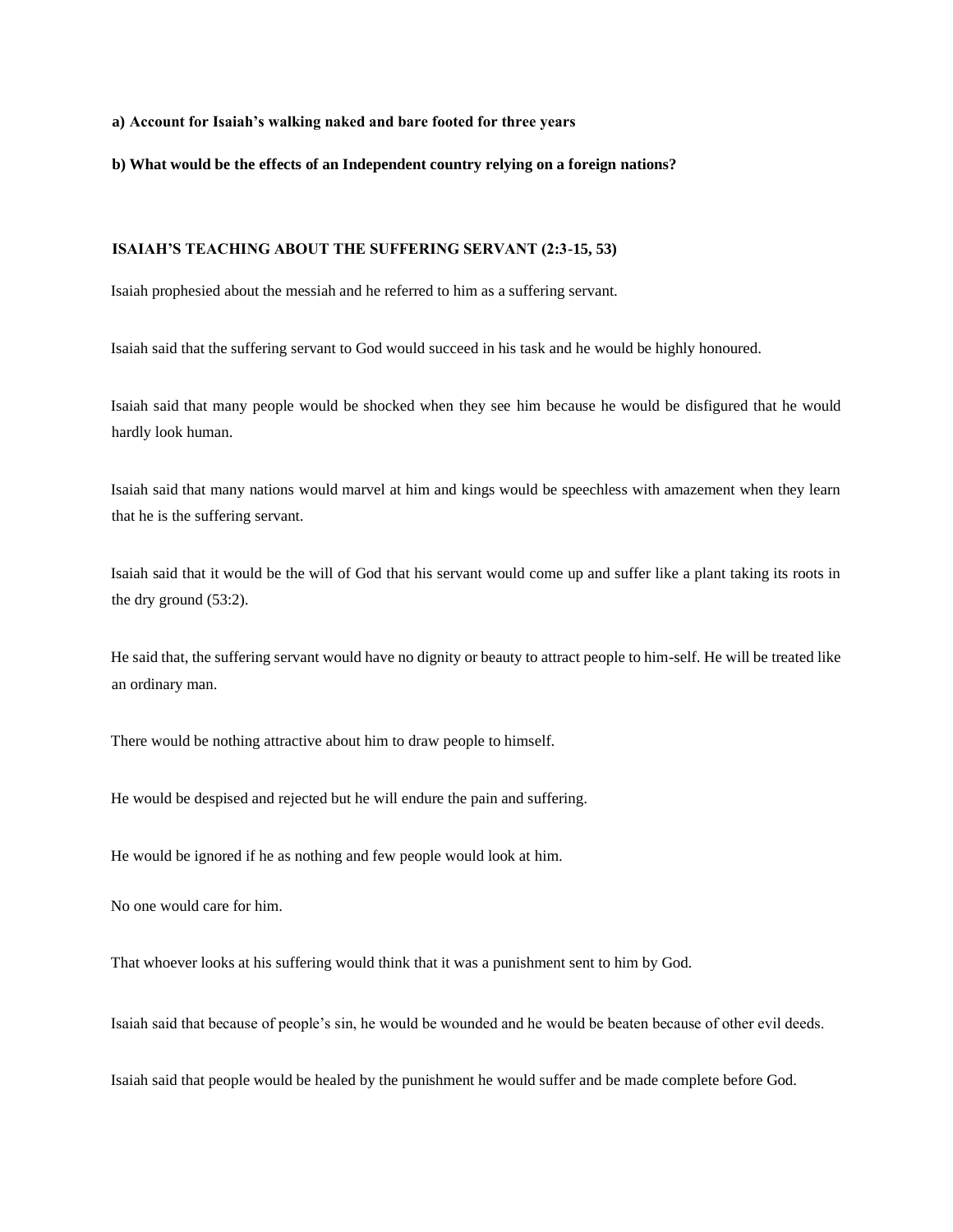He would be treated harshly but he would ensure humbly, he would never say a word like a lamb about to be slaughtered.

He would be arrested put to death for the sins of others with no one to plead for him.

He would be placed in the grave with evil men even though he had not committed a crime 53:9.

It would be the will of God that he should suffer as his death will be a sacrifice to bring forgiveness.

Through the suffering servant, the Lord's purpose of redeeming mankind from sin will be fulfilled.

Isaiah said that after that life of suffering the servant would again have joy, he would be known that he died not to suffer in vain.

After finishing his mission, God would give him a place of honour because of his willingness to give his life.

#### **Qn: How the prophecy or character of the suffering servant was fulfilled in Jesus Christ.**

Jesus succeeded in his task as Isaiah prophesied would happen to a suffering servant.

As Isaiah predicted, Jesus's preaching shocked many people as he preached with authority and power to perform miracles.

It was the will of God that Jesus came on earth to bring salvation people to mankind.

There was nothing unique or attractive about Jesus to draw people to himself.

Jesus was despised and rejected by the people of his time but he endured the pain and suffering. Jesus endured the suffering that should have been for others and the pain others should have gone through.

It was because of the people's sins that Jesus was beaten and wounded and killed.

He was harshly beaten but he kept quiet and did not say any word Mark14:61.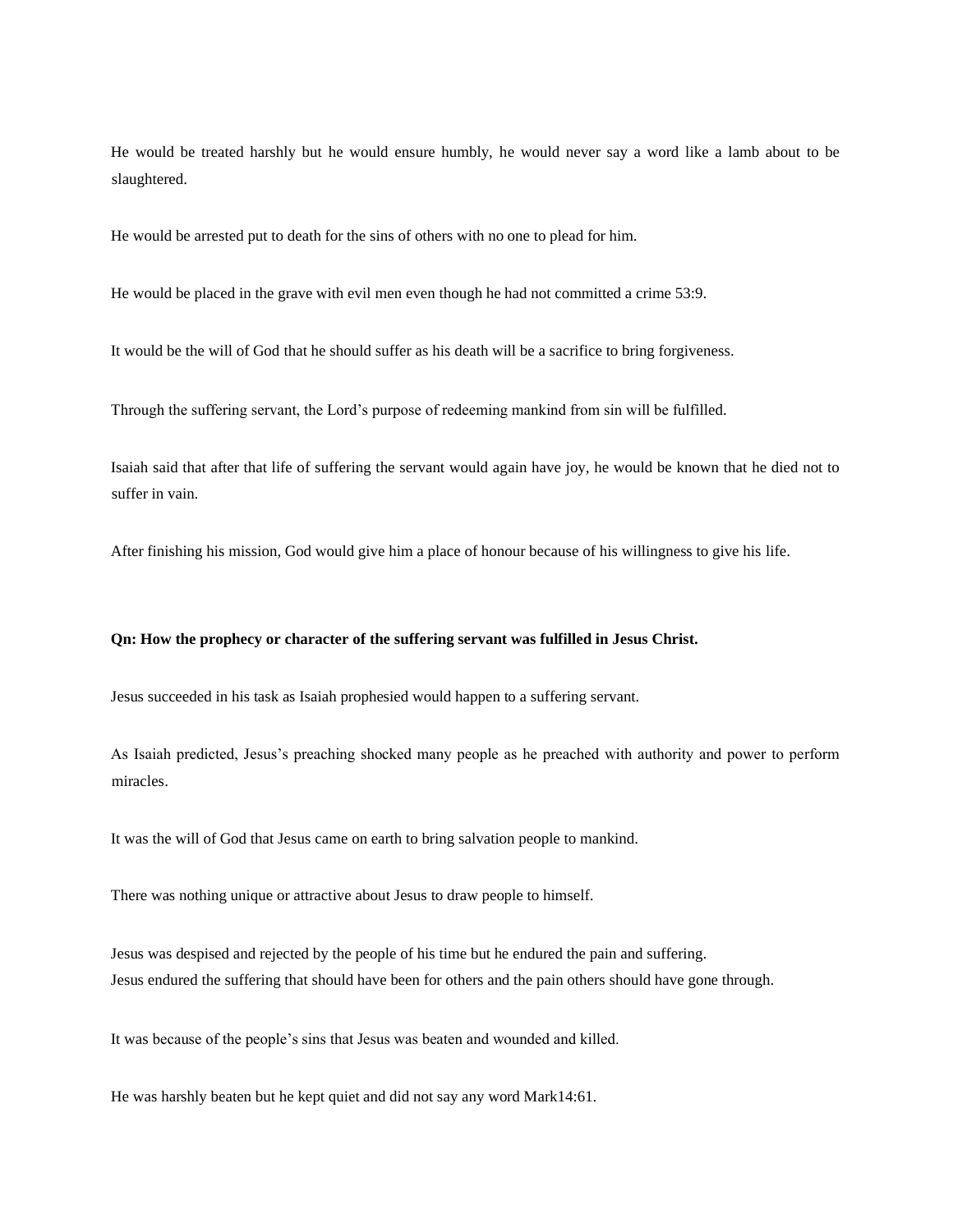Jesus was betrayed by his friends and segregated against for fear of being arrested by the authorities.

Jesus as a shepherd organized his believers who looked like sheep without a shepherd (1Peter2:25)

Jesus remained humble even when they were going to kill him (Acts8:32-33).

Jesus committed no sin and no one ever heard a lie come from his lips (1Peter2:22)

Jesus was arrested and sentenced to death for the sake of mankind.

He was crucified and he died for of sins of others.

His death was a sacrifice to bring forgiveness to those in sin.

Jesus was killed with two bandits one on his right and the other on his left (Mark15:27)

After a life of suffering, Jesus went to heaven to a live a life of joy just as Isaiah said would happen to the suffering servant.

Jesus went to heaven and he is seated on the right hand of God as Isaiah had said that the suffering servant would be given a place of honor.

Jesus prayed for the forgiveness of those who crucified him. Isaiah had said that a suffering servant would take the place of many sinners and pray that they might be forgiven.

### **Qtn;**

**a) Comment on the theme of the suffering servant presented by Isaiah.** 

**b) How was this theme fulfilled in the personality of Jesus?**

#### **THE SONGS (PARABLE) OF THE VINEYARD ISAIAH 5:1-7**

**Qn:** 

**Comment on the parable/song of the vineyard in Isaiah.** 

**Examine the song of the vineyard which Isaiah sang for the people of Judah.**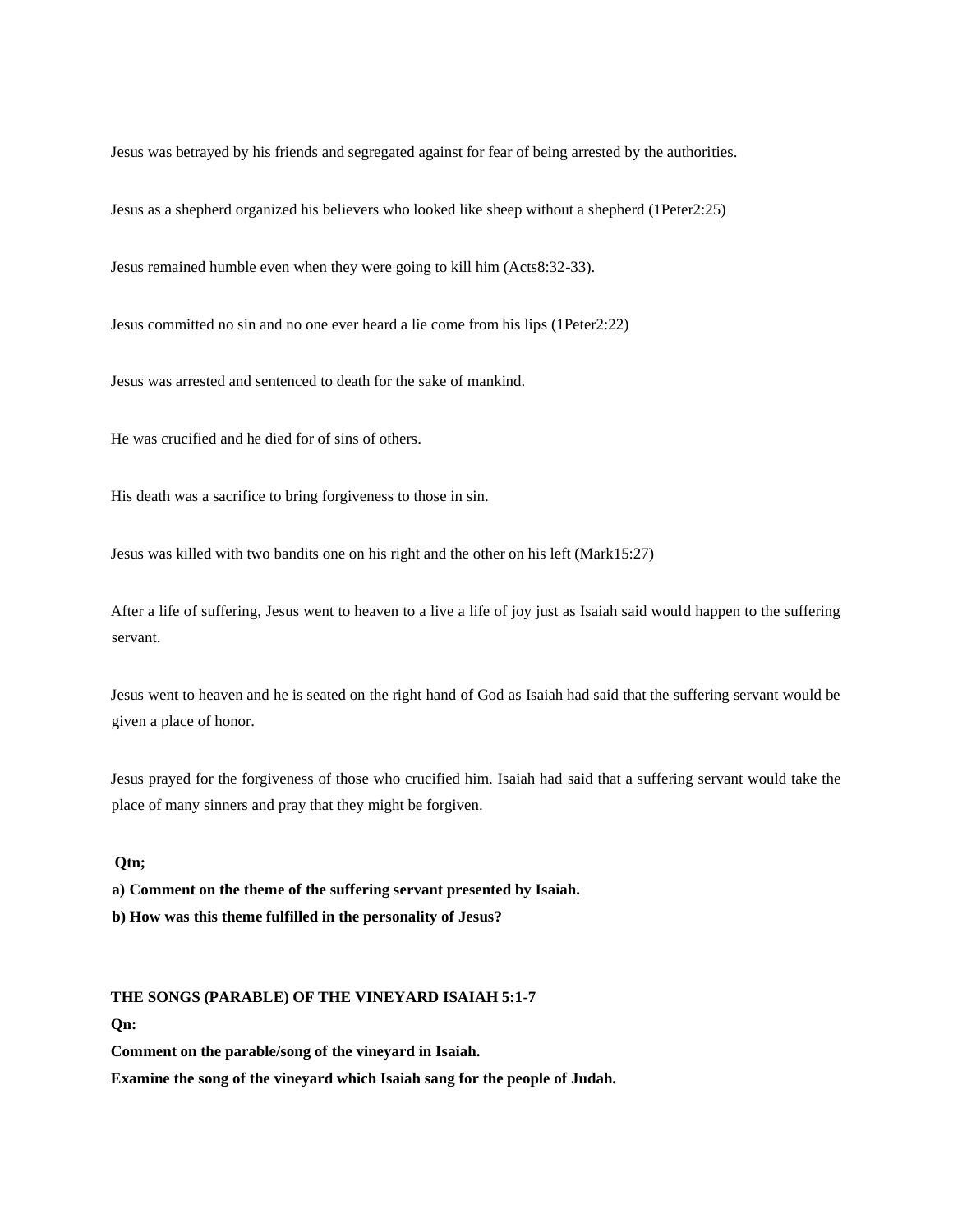Isaiah sang for the Israelites a parable about famine and his vineyard.

Isaiah said that his friend the farmer had a vine yard on the fertile hill

He dug the soil and cleared of stones for and planted the finest grapevines there.

The farmer took extra effort and put a tower in the vineyard because he aimed at getting a good harvest.

The farmer built a tower to guard his vines and even dug a pit for treating the fruits.

However, when it came to a time of harvesting every grape was sour.

The farmer had done his best to make the vineyard produce good grapes but it produced only sour ones.

The farmer was disappointed and he decided to do something.

The farmer was going to remove the hedge of vineyard and break down the wall that protected it.

He was going to let the garden to over grow with weeds and thorns.

He was not going to take care of plants by pruning them because the plants had produced a poor harvest.

The farmer was going to give up the vineyard and forget all about it.

#### **MEANING OF THE PARABLE OF THE VINEYARD**

In the parable, the vineyard was the nation of Israel. Of all the nations in the world, Israel had been chosen to be God's people.

The vines planted implied the nation of Judah; they were also God's people.

The owner of the garden, the farmer represented the Lord almighty (Yahweh). Israel had received God's deliverance from Egyptian slavery.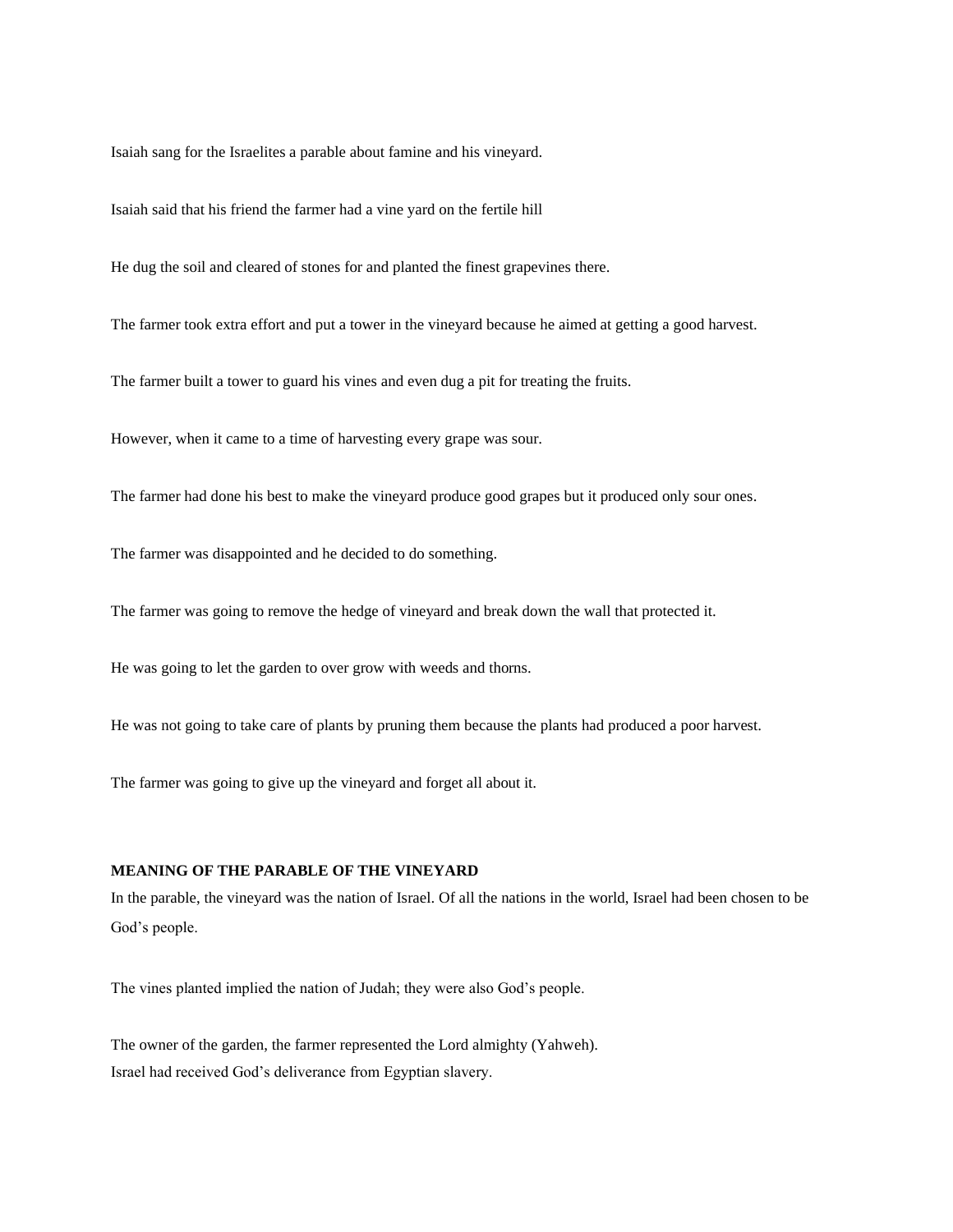Just as the vineyard had been protected, the Israelites had been protected from their enemies all through the Exodus.

God defeated the enemies of the Israelites as the people advanced during the Exodus.

The Israelites had been made a covenant with God.

Just like the former had cleared land of stones, so God had cleared the land of Canaan of the pagan nations.

God had expected the Israelites to follow his laws and not break the covenant which he had made with them but unfortunately the Israelites produced sour grapes by doing evil.

Unfortunately just as the vineyard, the Israelites had produced sour fruits, the Israelites had been unfaithful to God by committing all sorts of sins.

The Israelites had been expected to do what was good but they failed to live to God's expectations.

Just like the farmer had broken the wall around the garden, God was going to remove (withdraw) his protection from the Israelites.

God was going to allow foreigners to own the Israelites just as a farmer was going to leave the garden to be eaten over by the wild animals.

The Israelites were going to be exposed to the Assyrians who would come to over-take their land.

The people would be exiled from their country and taken by other nations.

### **THE SIGNIFICANCY OF PARABLE OF THE VINE YARD AS USED IN THE NEW TESTAMENT**

#### **Qtn: What was Jesus's teaching on the vineyard?**

In Mark (2:1-12) Jesus told people about the parable of tenants of vineyard to show people's sin and their disobedience of God.

According to the parable, God was the owner of the vineyard and the vineyard meant the Kingdom of Israel which was elected by God as His special people.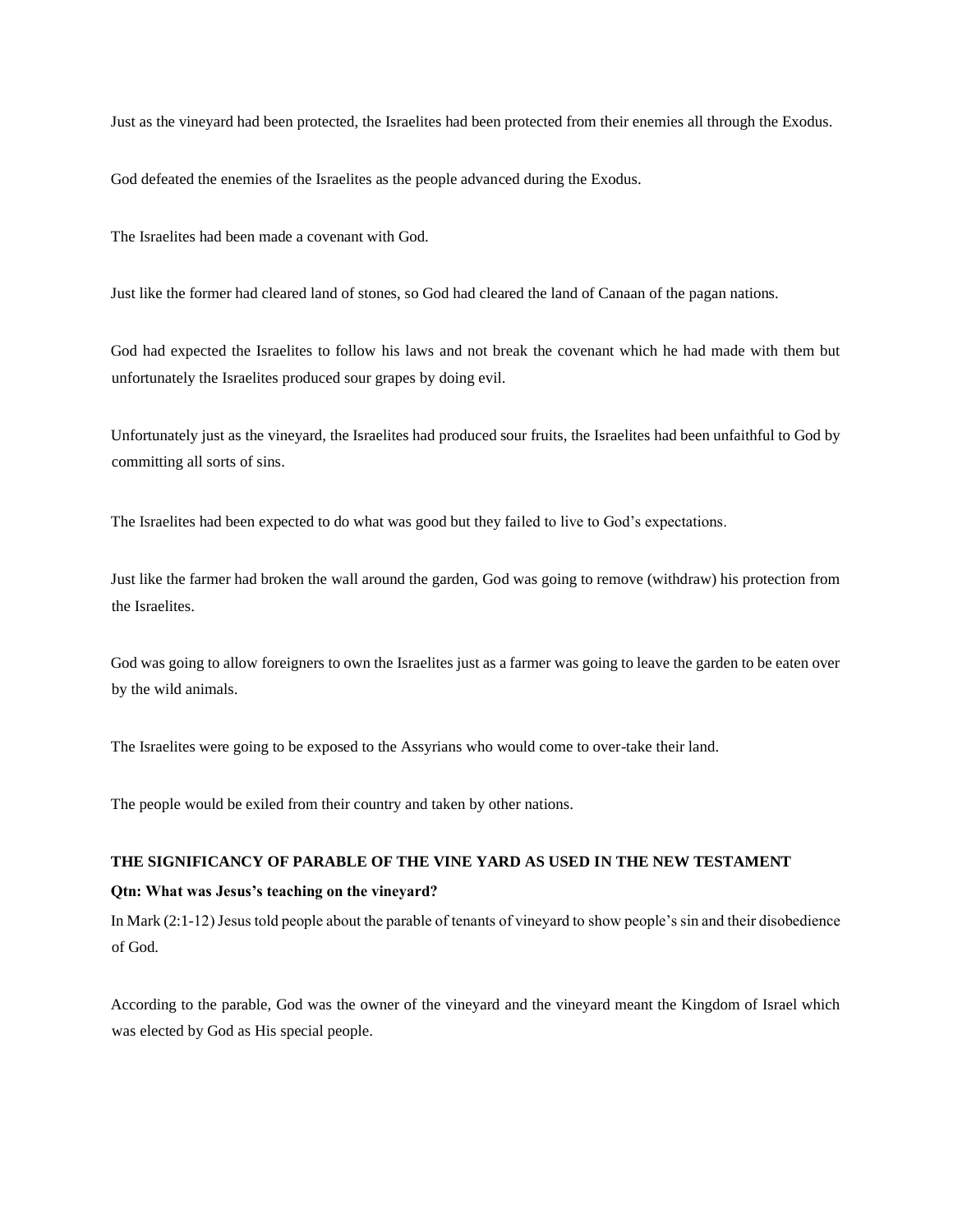The owner rented the vineyard to the tenants and left for the trip just like God entrusted his people to the kings of Israel to look after them.

When the time for collecting grapes came, the owner sent his servants to tenants for his share of the harvest but they were instead beaten and sent back.

Similarly God had sent his prophets to the people of Israel to prepare them for the day of the Lord but they were denied to speak and some thrown into prison e.g. Jeremiah and Micaiah.

Jesus showed that the Israelites had all along killed and persecuted God's prophets.

He was trying to show how he was also going to be tortured and eventually killed.

Jesus in the gospel of John referred to himself as the true vine and his father as the gardener.

He said that the people were the branches and if they did not bear fruits, they would be cut off.

It showed that Jesus was beginning a new nation of Israel and God is their father.

It showed that Jesus was doing the will of God and so he had to obey God.

It meant that Jesus was the source of eternal life to the believers.

It meant that Jesus' followers would continue to give life to the believers.

It meant that Jesus was the promised messiah, one who came to save people from their sins.

Jesus was trying to show that whoever wanted life could only get it from him; those who did not believe in him would not have ever lasting life.

It showed that Jesus was a son of God, he acknowledged himself as a true vine and God himself as the gardener.

It was a pointing to the new covenant that Jesus was going to make with his people through shedding of his blood.

It showed that true faithfulness in God means following Jesus Christ by obeying God's command.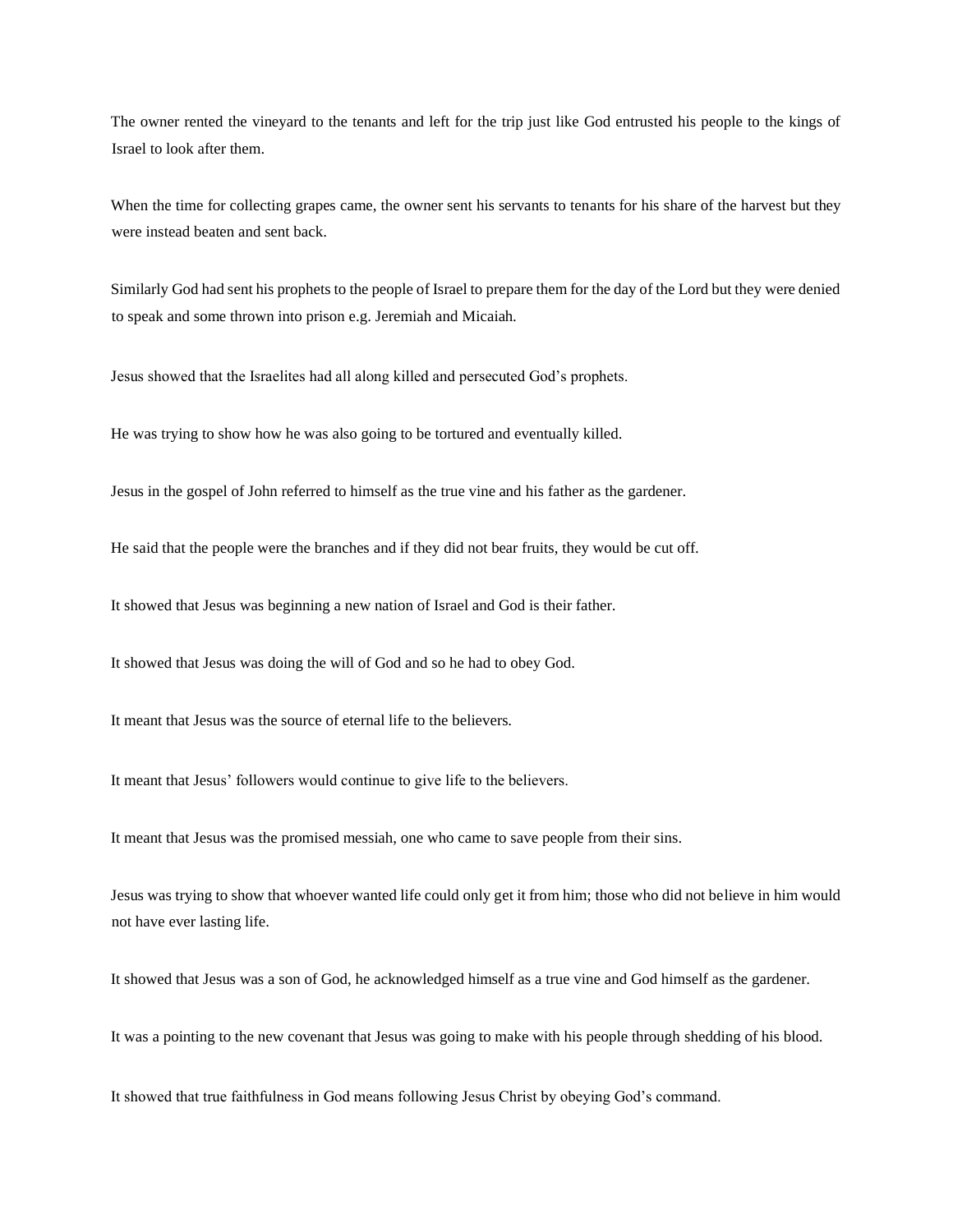Jesus as a true vine showed that he was replacing the disobedient Israel as a source of salvation.

## **ISAIAH'S TEACHING ABOUT THE LORD'S SERVANT (ISAIAH 42:1-9)**

Isaiah prophesied about Christ the messiah when he referred to him as the Lord's servant.

He said that the Lord servant is strengthened and guided by the Lord himself.

Isaiah said that the Lord's servant would be chosen and anointed by God himself and he will be pleased with him.

He said that the Lord's servant would bring Justice to every nation and he would be gentle and encouraging in doing this.

The Lords servant would not shout or raise his voice or make loud speeches in the streets.

He would be a peaceful and humble servant of God 42:2-3.

The Lord's servant would be called by God and would be given power to see that justice is done.

Isaiah said that through him, God would make a covenant with all people and would bring light to all nations.

He would not lose hope or courage even when he is persecuted or opposed. He would endure suffering during his ministry.

Through this servant, God would make a covenant with all people in the world to reflect God's universal nature.

The Lord's servant would bring salvation to those who are in blindness and darkness of sin.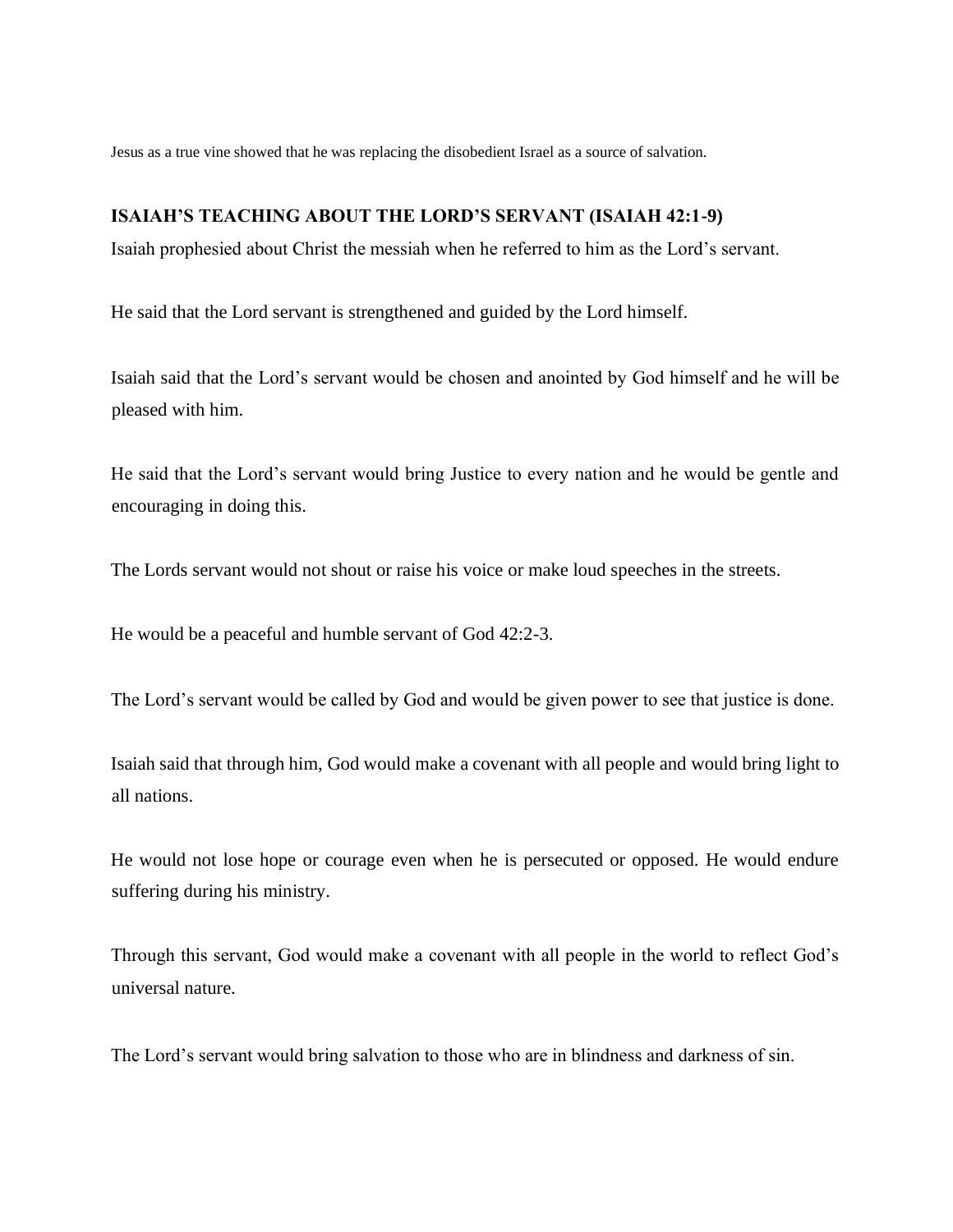Isaiah said that his things would be revealed through the Lord's servant even before they begin to happen.

He said that the Lord's servant would bring salvation not through popular means of use of arms but through his suffering for the majority.

The Lord's servant would be devoted to his work and God unlike the kings of Israel who defied God's instructions.

The Lord's servant would bring lasting justice to all nations and his mission will be a universal one.

The teaching of the Lord's servant would be eagerly waited for by distant lands.

God would show his love for mankind and it was the task of the servant to establish this.

# **HOW WERE THIS PROPHESIES OF THE SERVANT OF THE LORD FULFILLED IN THE NEW TESTAMENT**

The prophesies were fulfilled in the New Testament in the life of Christians in the following ways;

Jesus in the New Testament presented himself as a servant of God.

In the gospel of John, Jesus is shown as the light of the people.

Jesus brought salvation to those who were blind in sin.

In his miracles, Jesus opened the eyes of the blind and set free those who had various infirmities.

Jesus was chosen by God and he got his power from his father in heaven who encouraged him.

During Baptism, the spirit of God came upon him like a dove hence he was anointed.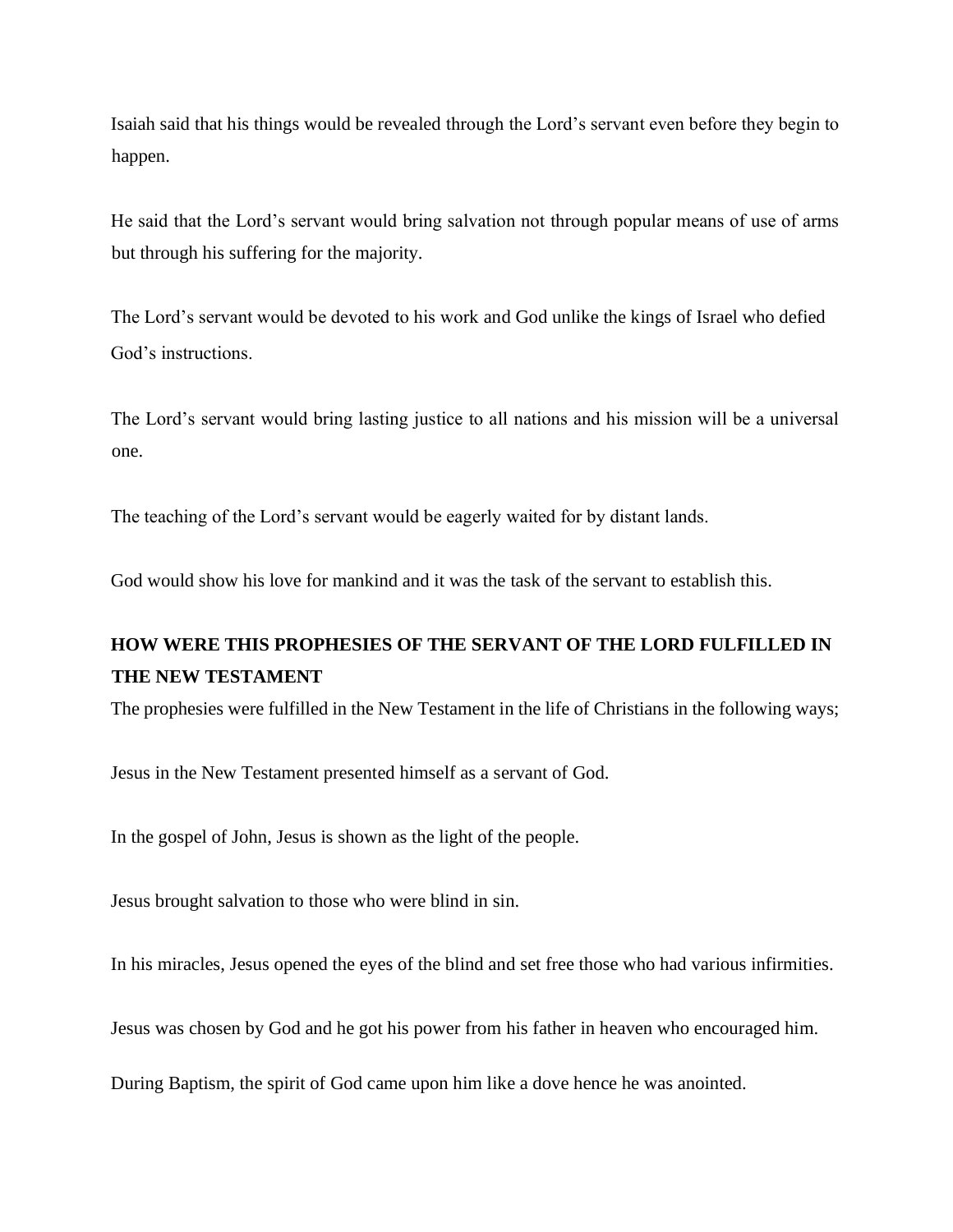A voice from heaven identified Jesus as God's only son with whom God was pleased.

Jesus encouraged justice among the people and he discouraged revenge.

In the New Testament, people beyond Israel wanted to have a glance at him during his teachings.

Jesus was sent by God and he got his power from God his father.

Through Jesus, God made a covenant with the whole world and he brought light to all nations.

Jesus never went shouting, he was humble during his teaching.

During the Passover day however Jesus cried his father for help he seems to have lost courage.

In the garden of Gethsemane, he wished if possible the cup of suffering would be removed from him.

Jesus cried to his father while on the cross.

## **Qtn;**

**a) Comment on the qualities which Isaiah taught about the Lord's servant.** 

**b) How was the teaching on the Lord's servant fulfilled in the life of Jesus Christ?** 

### **PROPHETIC SIGNS OF ISAIAH (7:8-20) Qn:**

**Comment on the prophetic signs of Israel showing their significance at that time.nalyze the prophetic signs of Israel showing their meaning at the time.** 

**Discuss meaning of Isaiah's prophetic signs.**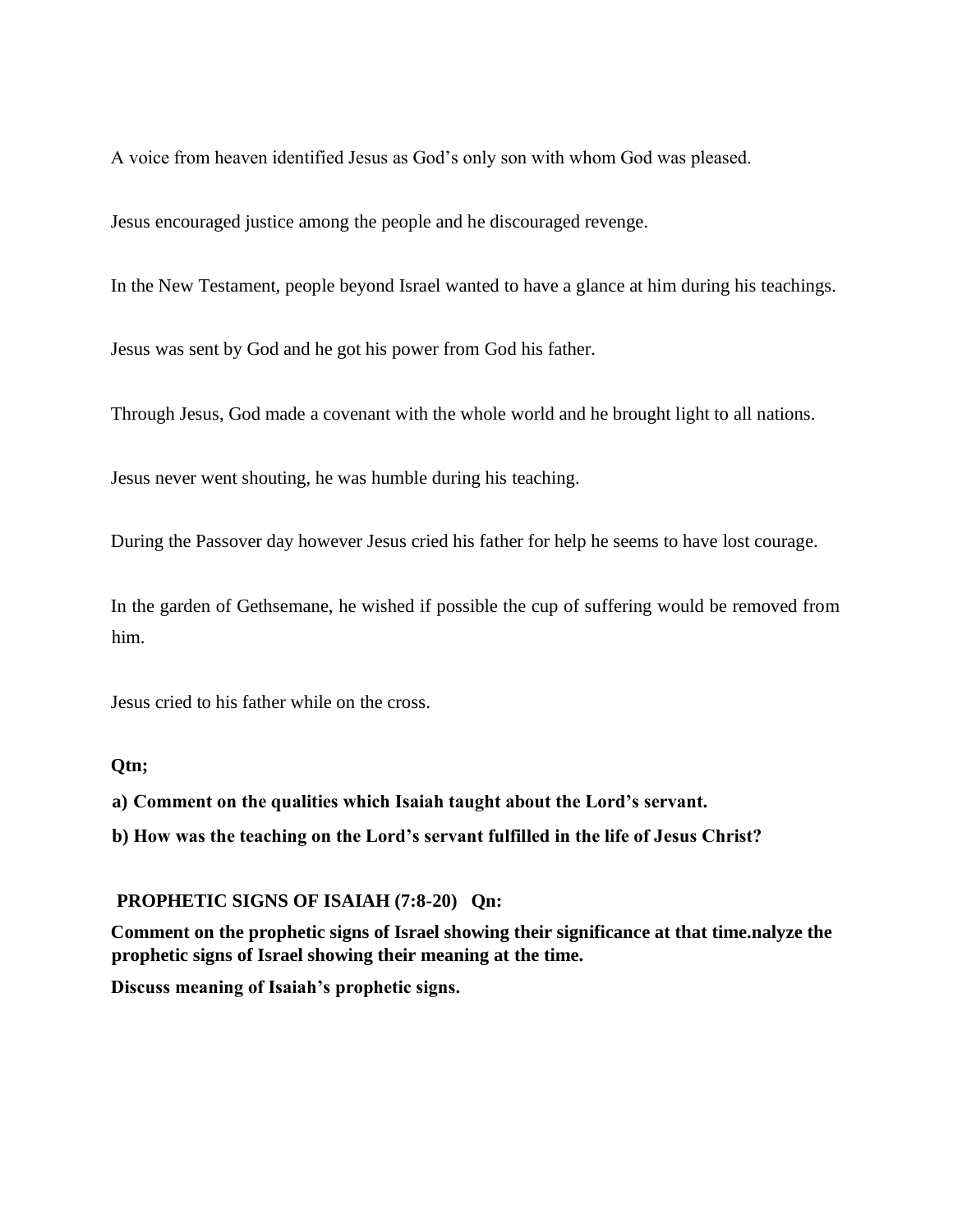The first prophetic sign of Isaiah came during the reign of King Ahaz. Ahaz faced the attempts of Syria and Israel trying to attack Judah making her thinks of making an alliance with Egypt and Ethiopia.

During this Crisis, Isaiah was sent to Ahaz king of Judah with a prophetic message/prophetic sign as follows;

Isaiah went to King with his son Shear Jashub whose name had a prophetic sign to speak to King Ahaz.

The name meant a covenant shall return, it was to show God's purpose for the future.

The name "Shear Jashub" meant that a few Israelites would remain but this would be after receiving punishment.

Isaiah wanted to show that God would intervene and restore the kingdom of Israel.

The name meant hope after judgment on the people of Judah.

Israel and Syria who were attacking Judah were not going to succeed because they were weak.

It implied that God would give protection to his people of Judah hence it was not necessary for Ahaz to join the alliance.

Shear Jashub was also pointing to God's love for his people that even if they were to be attacked, God would come to defend them.

Prophet Isaiah told Ahaz not to be disturbed by the invading army but he was to remain calm and alert.

He encouraged the king of Judah not to fear but to have trust in God that the threat of Syria and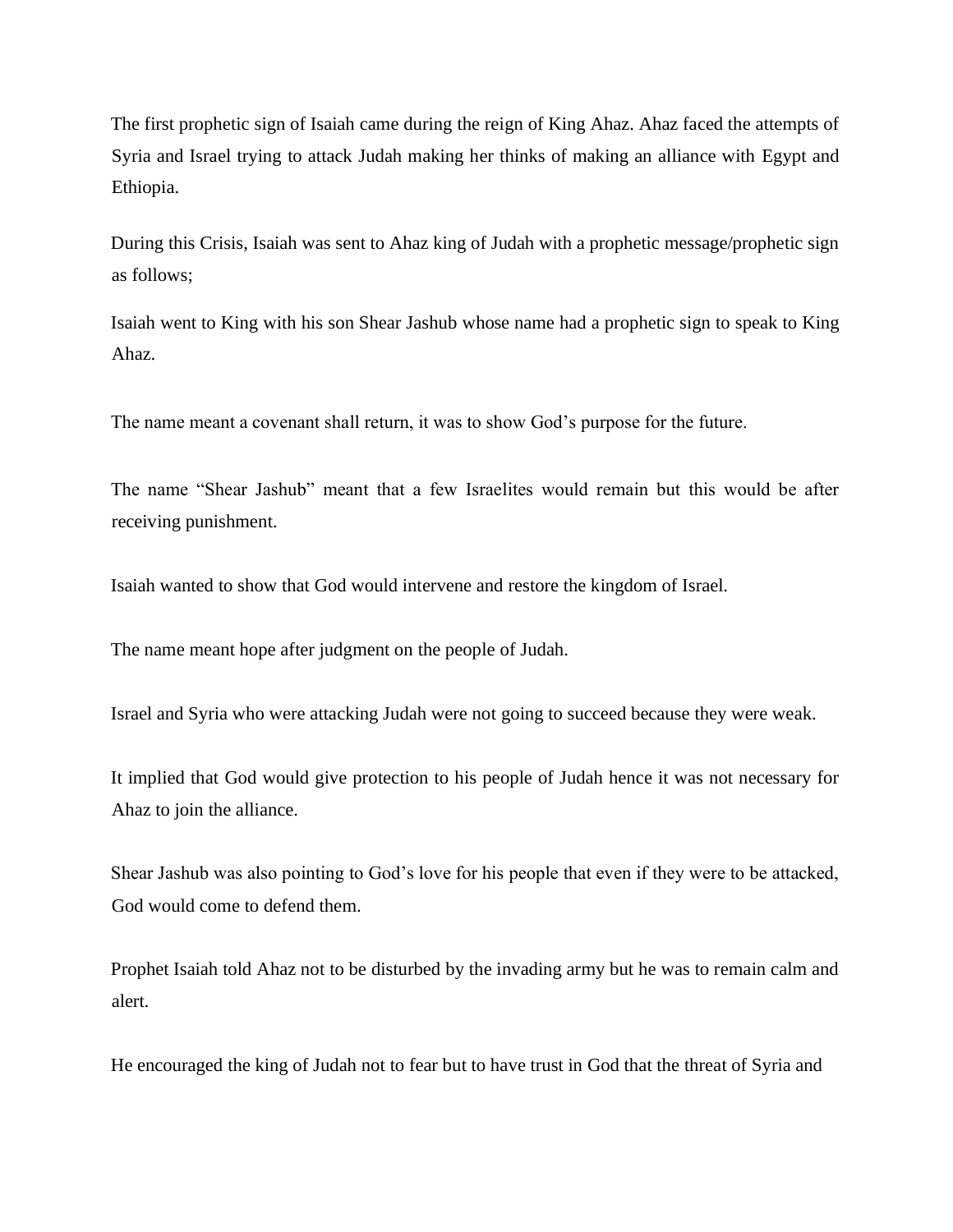Israel would quickly end. He thus said that "the anger of king Pekah and Rezin is no more dangerous than the smoke from two smoldering sticks of wood" (Isaiah7:14).

He also told Ahaz to endure with faith in order to survive the threat to his kingdom. He said "if your faith is not enduring you will not endure" (Isaiah7:9)

As a proof of Isaiah's words, Ahaz was told to ask for any sign from God to serve as evidence that whatever Isaiah had said to him would come to pass.

Ahaz however refused to to ask for any sign from God saying that he could not put his God on a test. He seemed determined to ally with Syria against Israel and Syria.

Since Ahaz refused to ask for any sign from God, the Lord gave him another sign of Emmanuel to prove that the threat to his kingdom would disappear soon.

The name Emmanuel meant "God is with us." It showed that God was with the people of Judah so Ahaz needed not to fear.

The name showed that within a short time the two enemies of Judah (Israel and Syria) were going to be over thrown.

The name Emmanuel meant that there was nothing for the people of Judah to fear.

The name Emmanuel also meant that God was a savior of all those in problems.

It meant that God is an ultimate protector of all sorts of people.

It implied that God is omnipresent. He is available whenever he is needed.

Isaiah was told to write the words "there will soon be looting and stealing" in large letters.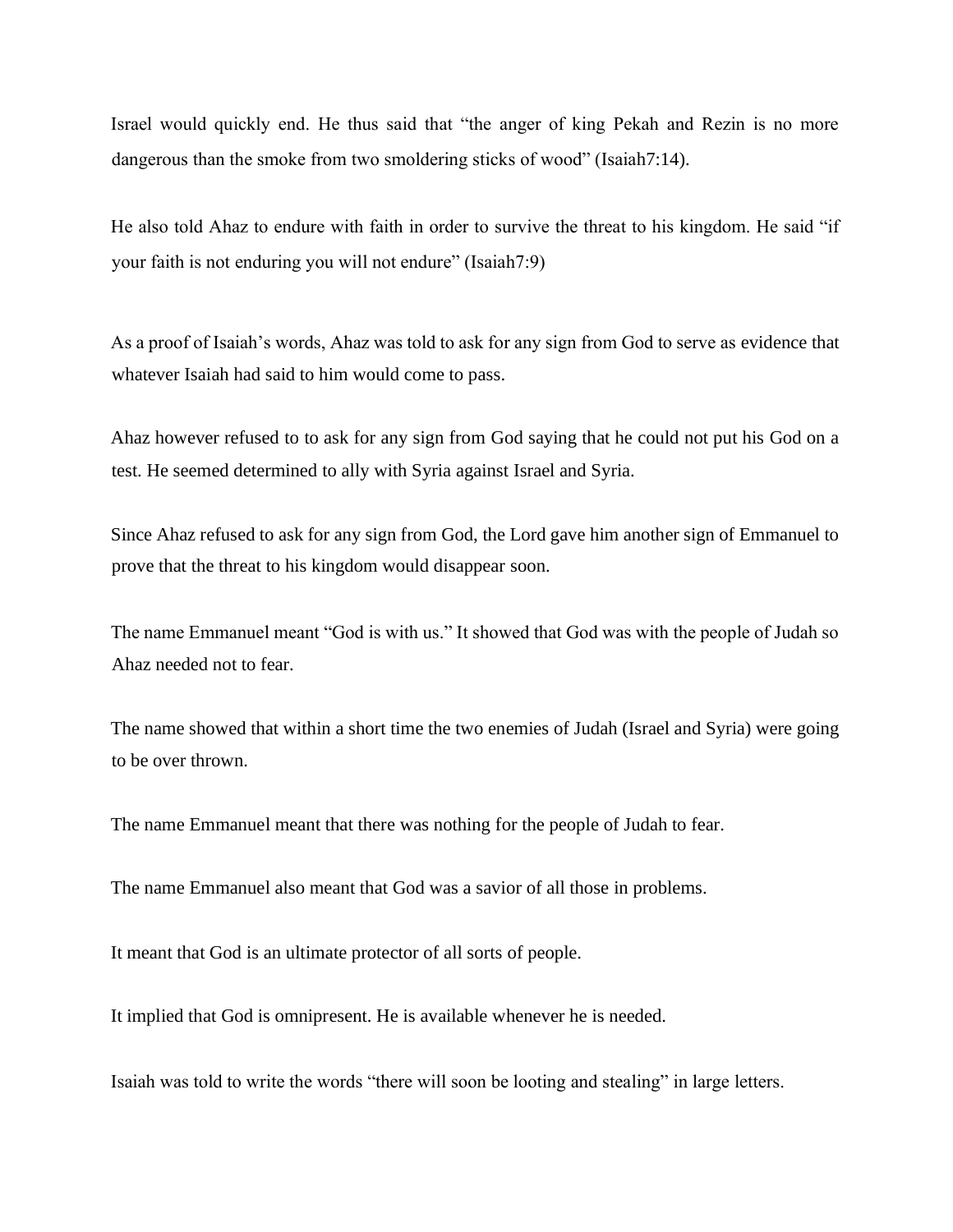When Isaiah's wife gave birth sometime later, Isaiah was told by God to give the child strange name "there will soon be looting and stealing".

The child's name was a sign that Syria and Israel would be looted and plundered by the fast moving armies of Assyria.

The name showed that Judah was going to be safe from her two enemies, Israel and Syria.

The name was therefore a message of hope to the King Ahaz and the people of Judah because her two enemies were going to be defeated.

However, Ahaz refused to accept Isaiah's message and to have trust in God. He went ahead and made a treaty with the king of Assyria and paid tribute to the king of Assyria. Ahaz wrote to the king of Assyria "I am your servant and your son, Come up and save me from the land of the king of Syria and of Israel who are attacking me" (2Kings16:17).

Ahaz was given another sign to prove that the threat to his kingdom would disappear soon and this was the sign of Emmanuel.

The name Emmanuel meant "God is with us." It showed that God was with the people of Judah.

The name showed that within a short time the two enemies of Judah (Israel and Syria) were going to be over thrown.

The name Emmanuel meant that there was nothing for the people of Judah to fear.

Isaiah was told to write the words "there will soon be looting and stealing" in large letters.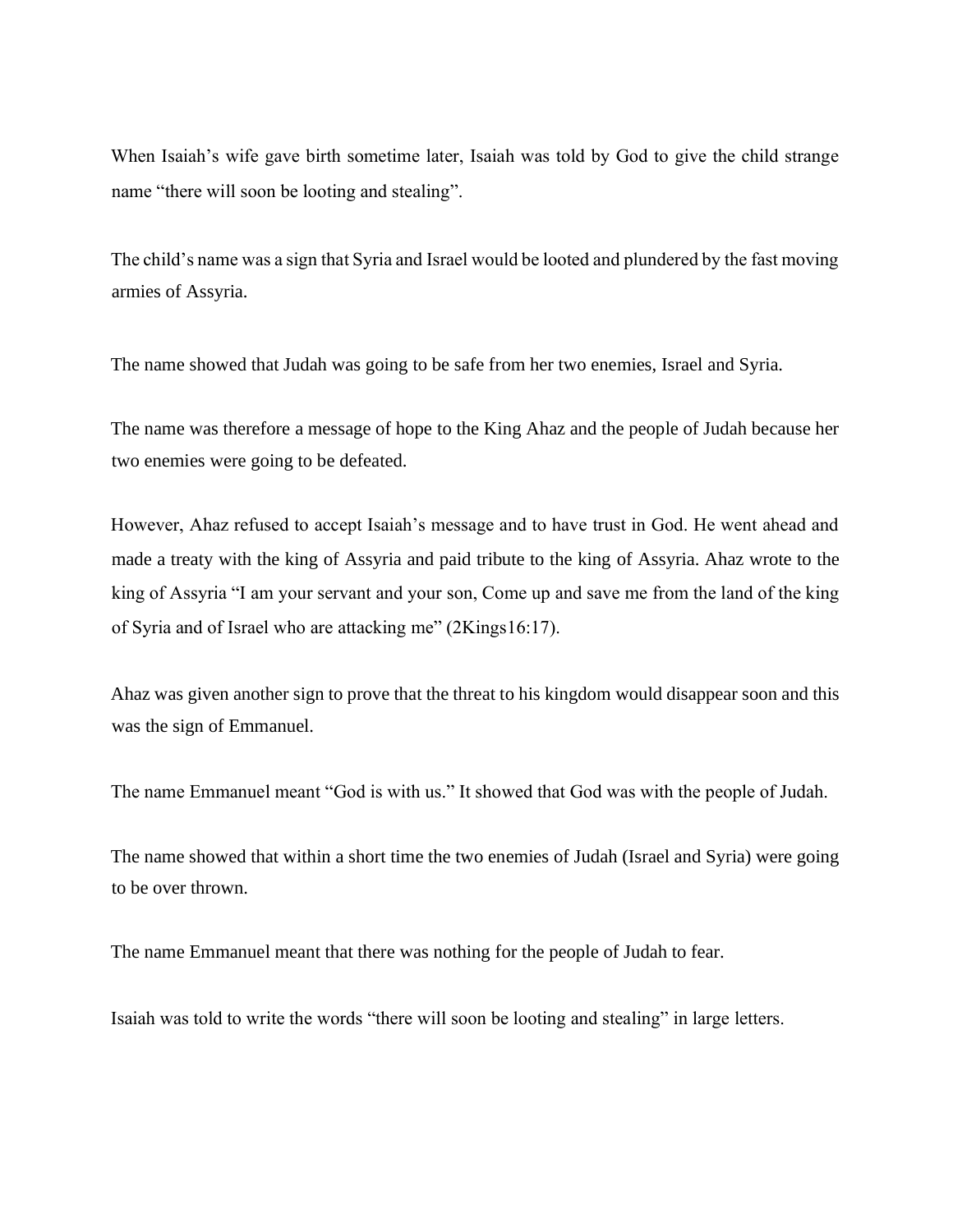When Isaiah's wife gave birth sometime later, Isaiah was told by God to give the child strange name "there will soon be looting and stealing".

The child's name was a sign that Syria and Israel would be looted and plundered by the fast moving armies of Assyria.

The name showed that Judah was going to be safe from her two enemies, Israel and Syria.

The name was therefore a message of hope to the King Ahaz and the people of Judah because her two enemies were going to be defeated.

Isaiah was told to go about naked and bare footed for three years around the streets of Jerusalem.

This was a sign about the approaching defeat of Egypt and Assyria.

Isaiah through this sign was discouraging Hezekiah from allying with Egypt and Ethiopia.

Isaiah's appearance portrayed what would happen to Egypt and Ethiopia.

The Egyptians were going to be defeated and led away naked into exile.

To the people of Judah and her rulers who were relying on Egypt the message was they should not trust in alliances.

Isaiah was calling upon the king of Judah not to rely in foreign alliances but to rely on only God.

The message was that getting peace was by having faith in God

### **Qtn; Account for Isaiah's walking naked and bare footed for three years**

**a) What would be the effects of an Independent country relying on a foreign nation?**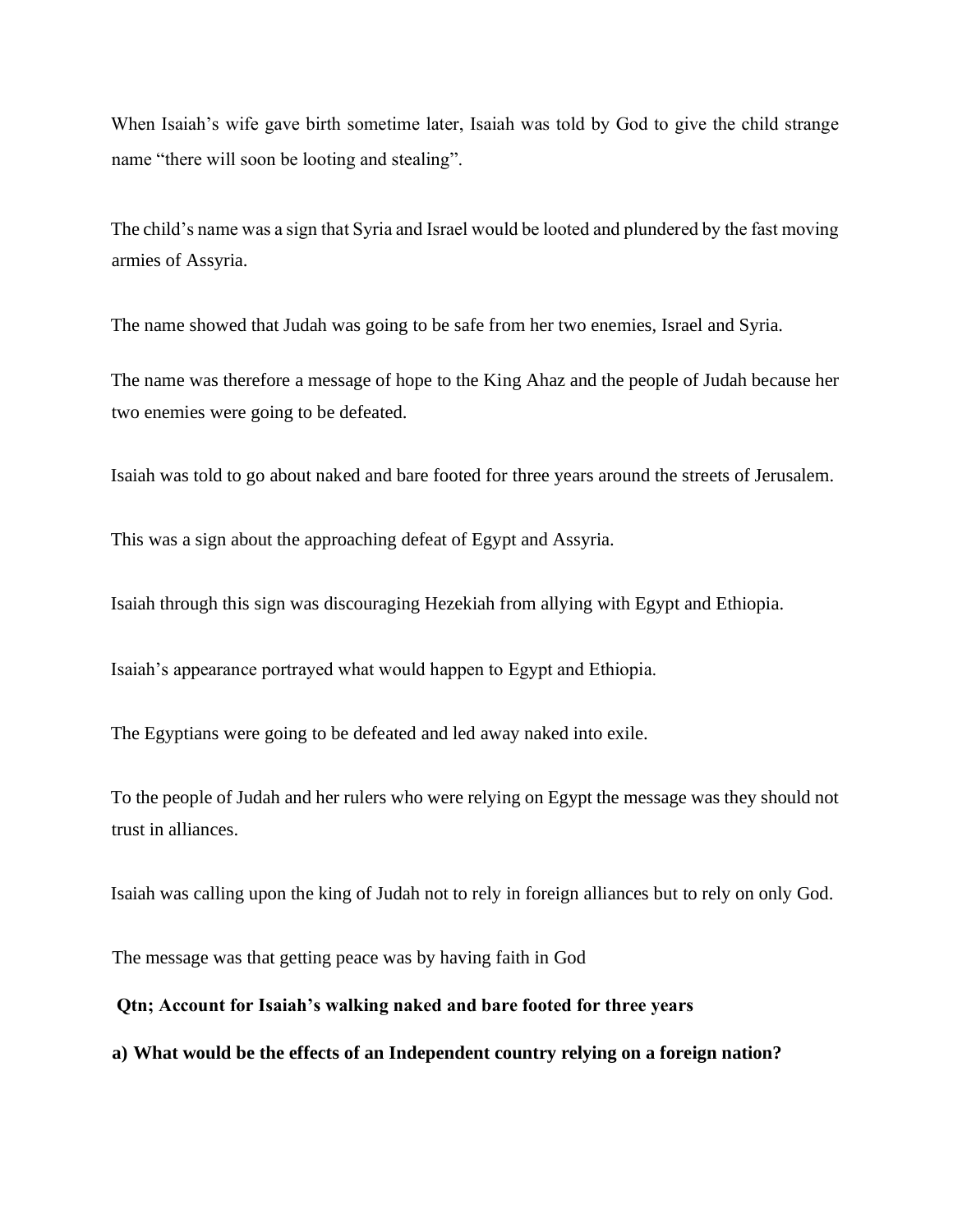## **ISAIAH AND KING AHAZ (ISAIAH7:8ff)**

Ahaz was one of the wicked kings of Judah who ruled Israel between 735-725 BCE.

During his reign there was political crisis where Assyria which was powerful planned to colonize all her neighbors to become an Empire.

Due to the above threat of Assyria, the Northern Kingdom Israel and Syria made an alliance against Assyria.

These two also asked Judah to join the alliance but Judah declined something which annoyed Israel and Syria.

The King of Israel Pakah and Rezin of Syria tried to use force to ensure that Judah joins their alliance or they replace Ahaz with another king who would be willing to join the struggle.

The invading army terrified Ahaz and his people and they trembled like trees shaking in wind (Isaiah7:2).

During this Crisis, Isaiah was sent to Ahaz king of Judah with a prophetic message/prophetic sign as follows;

Isaiah went to King with his son Shear Jashub whose name had a prophetic sign to speak to King Ahaz.

The name meant a covenant shall return, it was to show God's purpose for the future.

The name "Shear Jashub" meant that a few Israelites would remain but this would be after receiving punishment.

Isaiah wanted to show that God would intervene and restore the kingdom of Israel.

The name meant hope after judgment on the people of Judah.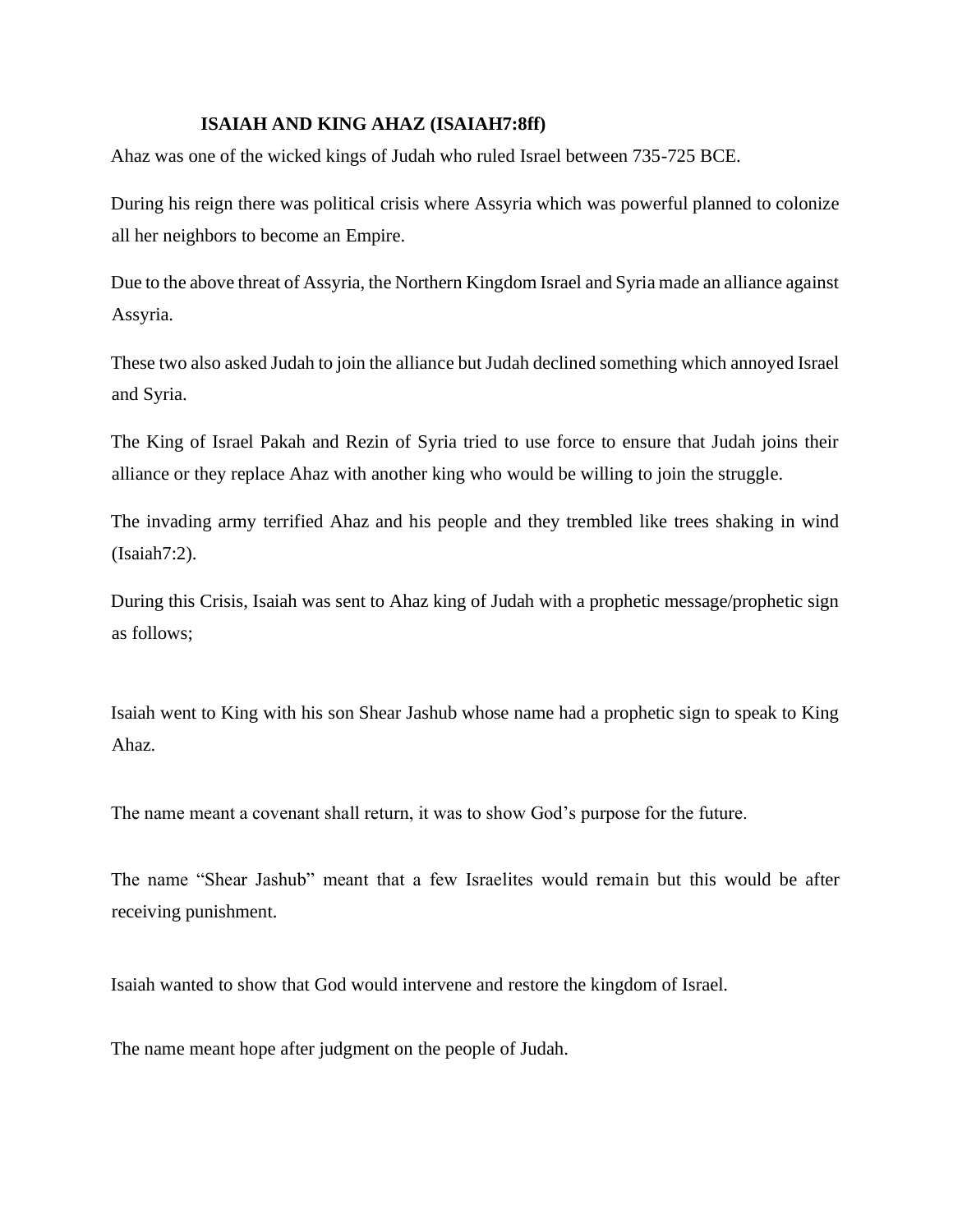Israel and Syria who were attacking Judah were not going to succeed because they were weak.

It implied that God would give protection to his people of Judah hence it was not necessary for Ahaz to join the alliance.

Shear Jashub was also pointing to God's love for his people that even if they were to be attacked, God would come to defend them.

Prophet Isaiah told Ahaz not to be disturbed by the invading army but he was to remain calm and alert.

He encouraged the king of Judah not to fear but to have trust in God that the threat of Syria and Israel would quickly end. He thus said that "the anger of king Pekah and Rezin is no more dangerous than the smoke from two smoldering sticks of wood" (Isaiah7:14).

He also told Ahaz to endure with faith in order to survive the threat to his kingdom. He said "if your faith is not enduring you will not endure" (Isaiah7:9)

As a proof of Isaiah's words, Ahaz was told to ask for any sign from God to serve as evidence that whatever Isaiah had said to him would come to pass.

Ahaz however refused to to ask for any sign from God saying that he could not put his God on a test. He seemed determined to ally with Syria against Israel and Syria.

Since Ahaz refused to ask for any sign from God, the Lord gave him another sign of Emmanuel to prove that the threat to his kingdom would disappear soon.

The name Emmanuel meant "God is with us." It showed that God was with the people of Judah so Ahaz needed not to fear.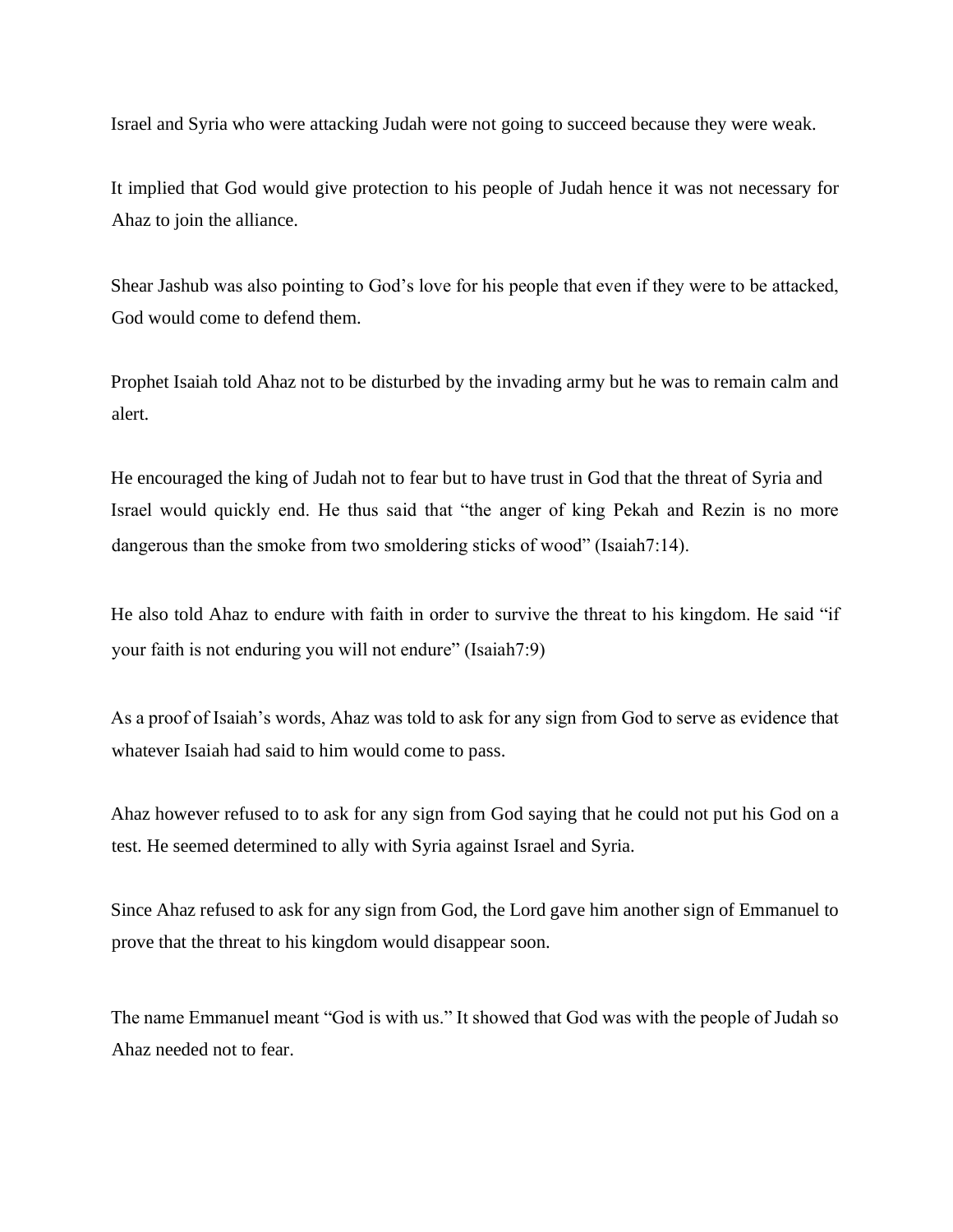The name showed that within a short time the two enemies of Judah (Israel and Syria) were going to be over thrown.

The name Emmanuel meant that there was nothing for the people of Judah to fear.

The name Emmanuel also meant that God was a savior of all those in problems.

It meant that God is an ultimate protector of all sorts of people.

It implied that God is omnipresent. He is available whenever he is needed.

Isaiah was told to write the words "there will soon be looting and stealing" in large letters.

When Isaiah's wife gave birth sometime later, Isaiah was told by God to give the child strange name "there will soon be looting and stealing".

The child's name was a sign that Syria and Israel would be looted and plundered by the fast moving armies of Assyria.

The name showed that Judah was going to be safe from her two enemies, Israel and Syria.

The name was therefore a message of hope to the King Ahaz and the people of Judah because her two enemies were going to be defeated.

However, Ahaz refused to accept Isaiah's message and to have trust in God. He went ahead and made a treaty with the king of Assyria and paid tribute to the king of Assyria. Ahaz wrote to the king of Assyria "I am your servant and your son, Come up and save me from the land of the king of Syria and of Israel who are attacking me" (2Kings16:17).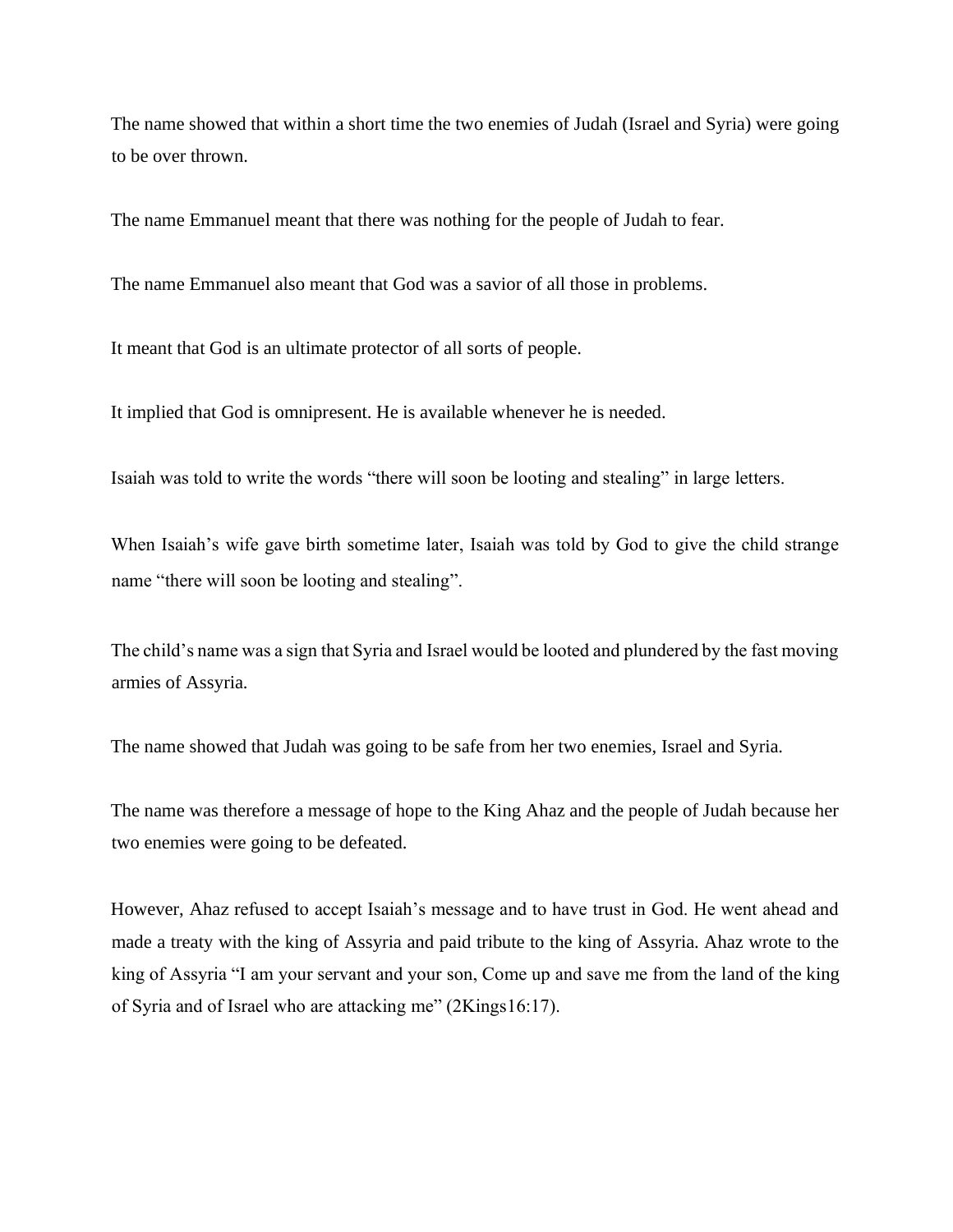Ahaz even took the silver gold found in the house of the Lord and sent them to the king of Assyria. This alliance with Assyria annoyed God and he decided to punish Ahaz and the entire kingdom of Israel.

# **ISAIAH'S MESSAGE OF DESTRUCTION TO KING AHAZ**

9

Isaiah said that God was going to use Assyria to destroy Judah

He said that the forces of Assyria would flood over Judah like the waters of Euphrates (Isaiah8:7)

He said that God was going to use Assyria as his instrument to punish king Ahaz and the people of Judah.

That because of Ahaz's rebellion, the people of Judah would be humiliated by foreigners and be treated like prisoners in exile (Isaiah7:20)

That Ahaz's evil would make the land of Judah get deserted because many of its inhabitants would die.

That because of the killings and death, their land would be overgrown by thorny bushes.

He however said that after punishment, good days would also come for a few k left in the land.

That the survivors would have enough milk and honey to eat though they would be few indeed.

God also gave Isaiah a second son whose name had a prophetic message for Judah. He was named "**Maher-Shalal-Hash-Baz**" meaning "**Quick loot fast plunder**".

That before the baby boy learns to say Mummy or Daddy, all the wealth of Syria and Israel would have been looted and plundered by Assyria.

The name hence assured king Ahaz and his subjects that there was no need to panic because of Israel and Syria. God was going to use Assyria to humiliate them.

# **EVILS COMMITTED BY KING AHAZ OF JUDAH**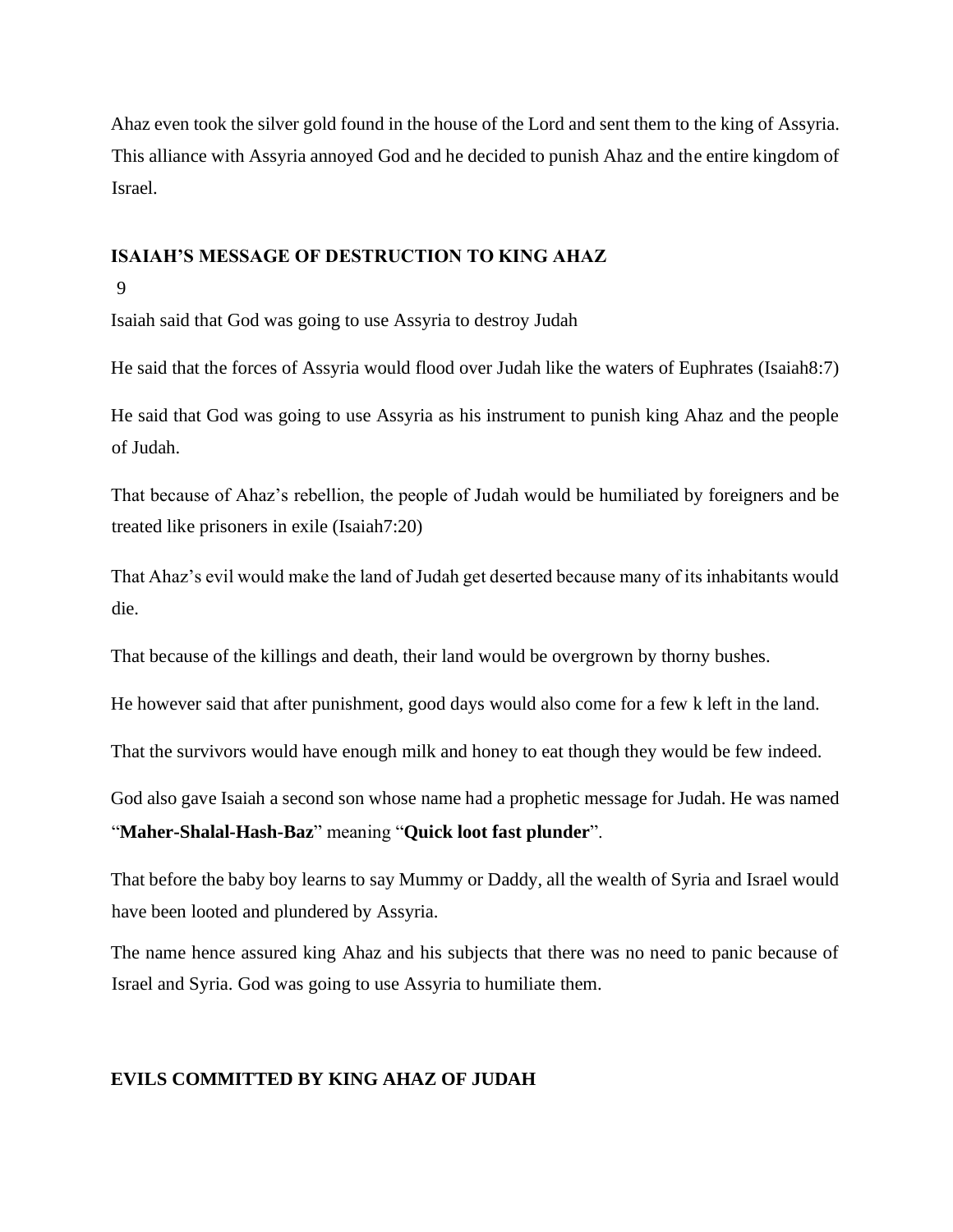He was unfaithful to Yahweh because he promoted apostasy and sacrificed to idols

He built alters for the pagan gods and spent much of his time worshipping those idols (2Kings16:10)

He practiced syncretism to the extent that he sacrificed his own son as a burnt offering to idols (2Kings 16:3)

He practiced divination hence going against God's law.

He was a bad example to his subjects. Instead of correcting them, he promoted evil among them which made God to punish their nation.

He collaborated with the evil priest Uriah and the profaned God's covenant.

He ignored the covenant laws and he made an alliance with the king of Assyria a pagan country.

He always wanted to work independent of Yahweh yet he was a leader of the Israelites.

He doubted God's instructions as he rejected the advice of Isaiah not to enter into an alliance with Assyria.

He defiled the temple of God in Jerusalem when he mixed the Jewish religion with the Assyrian cults. This turned many people away from God.

He gave away God's treasure in the temple like silver, gold and royal palace as tribute to Tiglath Pileser the king of Assyria.

### **ISAIAH AND HEZEKIAH (20, 29, 30, 2KINGS 8, 19)**

During the reign of King Ahaz, Judah remained under the control of Assyria but was also invaded by the same Assyrian army after the fall of Israel.

Hezekiah then succeeded his father Ahaz in 715BCE. He ruled Judah up to 687BCE and carried out a number of religious and political reforms.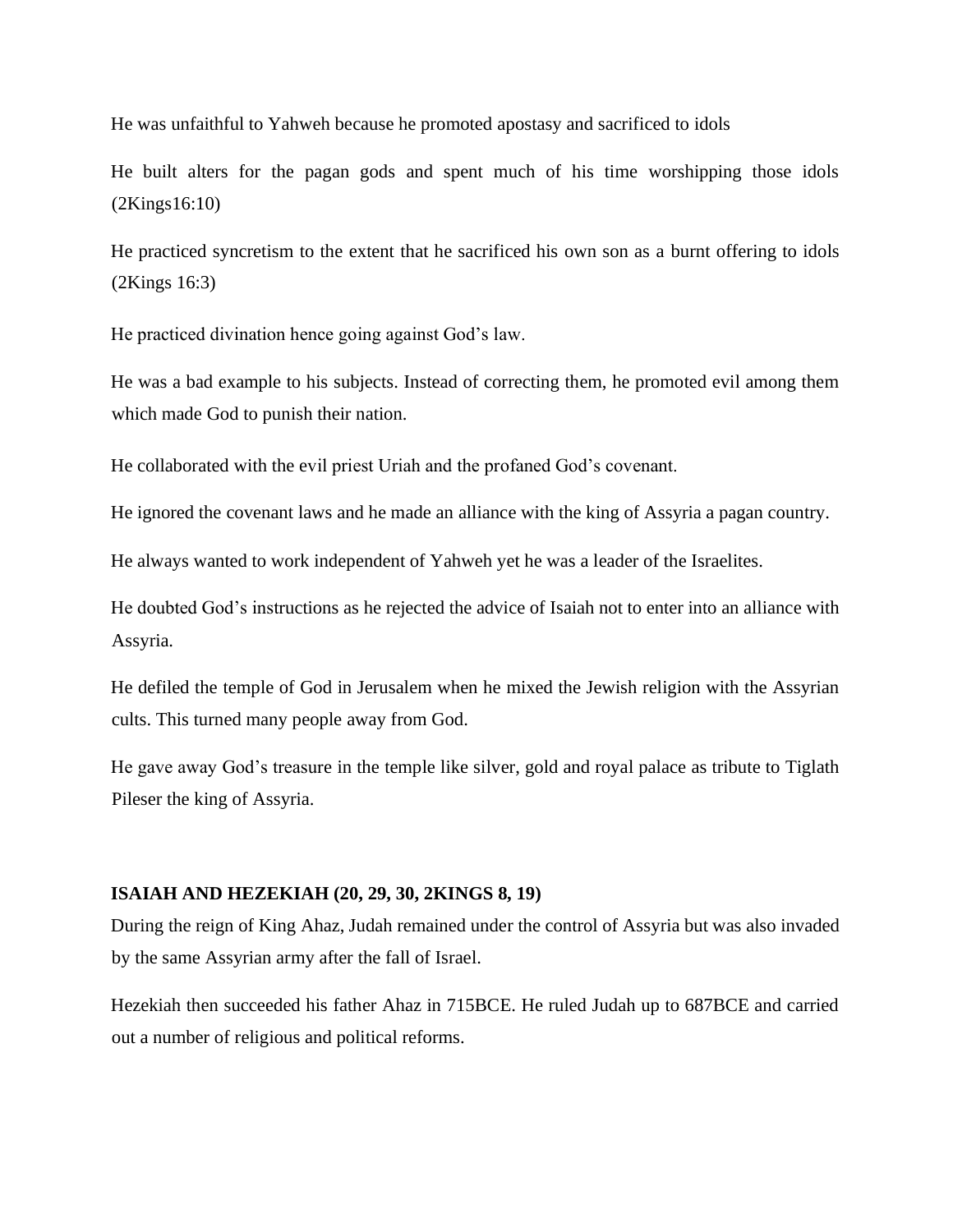# **RELIGIOUS AND POLITICAL REFORMS OF KING HEZEKIAH DURING ISAIAH'S CAREER**

He centralized worship in Jerusalem to watch over people' religious practices

All the Sabbaths, sacrifices, fasting and religious feasts were to be conducted in Jerusalem.

He destroyed all shrines and centers of the Canaanite worship

He destroyed the pagan altars in Judah

He broke into pieces the bronze snake

He destroyed all the pillars and images of pagan gods e.g. the image of Asherah, Sakuth and Melech.

He invited Yahweh's true prophets and priests to resume their duties

When he fell sick, he prayed to God who healed him and added him more years.

When the Assyrians threatened his nation, he consulted prophet Isaiah.

When the Assyrians wrote to him a threatening letter, he took it to the temple and prayed.

He renovated the Jerusalem temple and removed all the pagan pictures.

He restored good relations with religious leaders like prophets and priests. He worked hand in hand with prophet Isaiah.

He endeavored to keep the Law of Moses and encouraged the Israelites to stick to it. He condemned the social and religious mischiefs which his predecessors never bothered to condemn.

He was a good role model before his subjects in his early years of administration.

Upon Isaiah's advice, Hezekiah ended his alliance with Egypt.

He revived Israel's theocracy because he took himself as God's servant.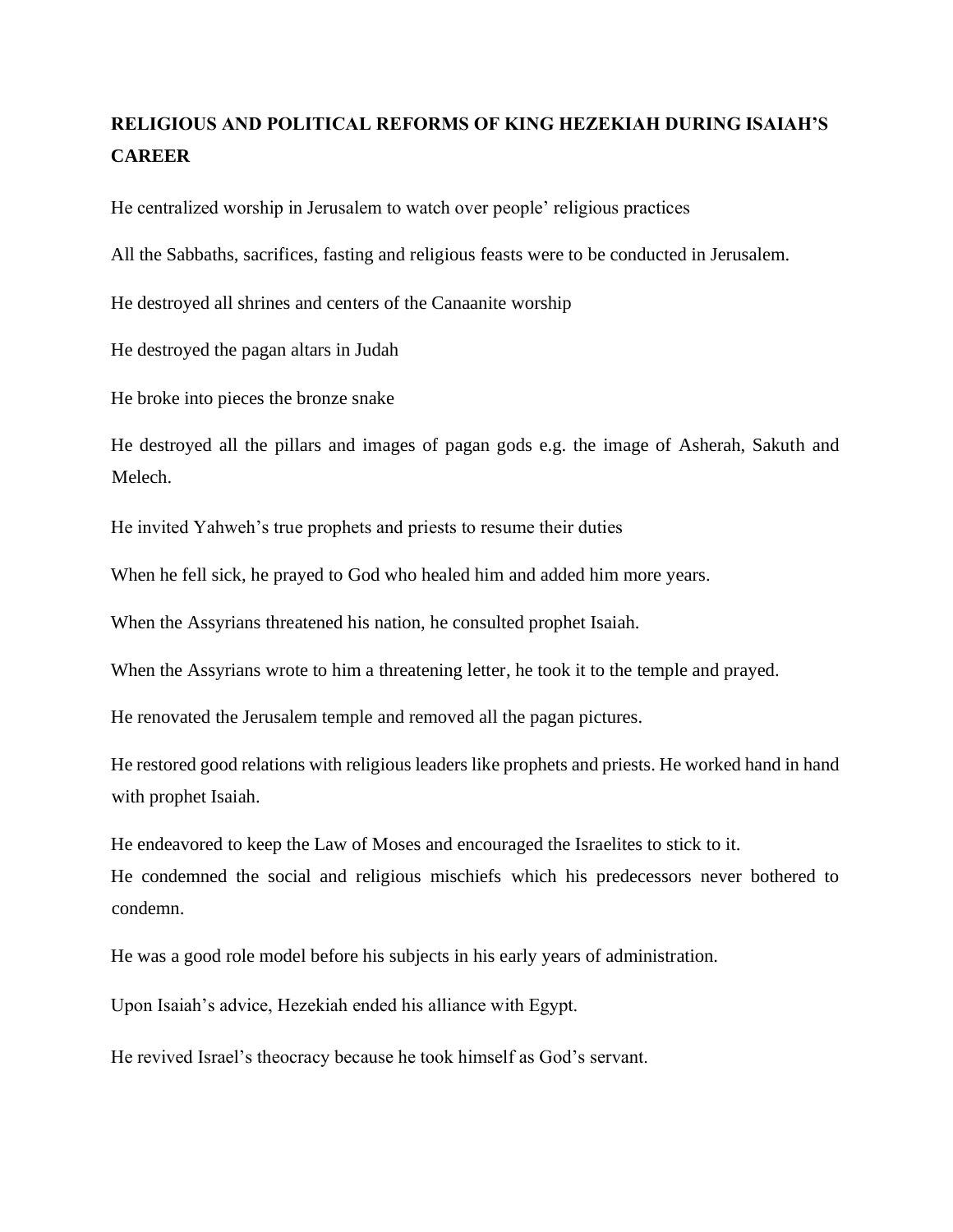God greatly blessed him and the Israel nation got peace and prosperity. He was a nationalist who decided to end Assyrian colonialism over Judah He also cut off all political and diplomatic ties with Assyria. He expelled all the Assyrian political, military and religious officials He stopped paying tribute/tax to the Assyrian colonial government. He defeated the Philistines, Assyrians and other enemies.

## **EVILS COMMITTED BY HEZEKIAH**

During the later days of Hezekiah's reign, he abandoned his zeal for the religious reforms in Judah.

He joined political alliances in order to fight the dominance of Assyria. E.g. He allied with Babylon.

Like his father, he also sent to the King of Assyria all the silver in the temple and in the palace treasury.

He disobeyed God's instructions when he refused to listen to the advice of prophet Isaiah of not to joining any alliance.

This alliance implied that Hezekiah had lost faith and trust in God hence he was looking for protection from Babylon.

The alliance made Isaiah to proclaim to Hezekiah that God would use Assyria to punish Judah. The people of Judah would be destroyed and taken into exile by Assyria leading to the fall of Judah.

By allying with Babylon, Hezekiah had denied his people chance to be protected by God.

## **EFFECTS OF HEZEKIAH'S WEAKNESS DURING HIS REIGN**

It made Isaiah to prophecy the future destruction of Judah by Babylon.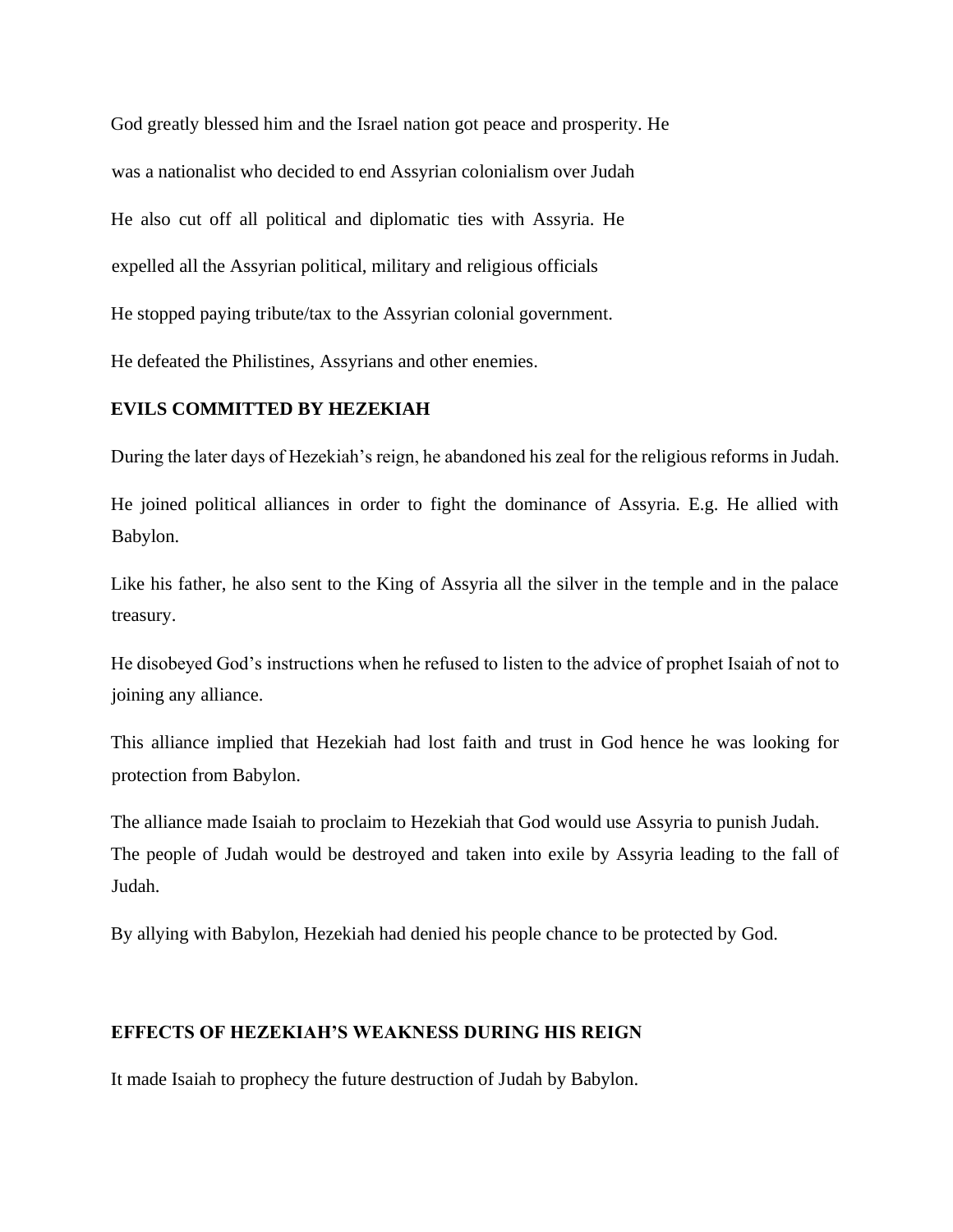It led to the conquest of Judah by the Babylonians.

It led to the looting of the Israelite wealth by the Babylonians.

It led to destruction of the Jerusalem temple.

It led to the suffering of the Israelites in Exile.

Hezekiah lost the support he had always enjoyed from Isaiah for a long time.

It made people to turn away from God.

It deprived Hezekiah of long life. He was succeeded by Manasseh.

It laid a foundation for Manasseh's evil behavior.

# **Qtn;**

**a)Analyze the religious and political reforms of King Hezekiah during Isaiah's prophetic career.** 

**b)Explain the effects of Hezekiah's weakness during this period.** 

# THE CHARACTER OF THE MESSIAH IN THE BOOK OF ISAIAH ( 42:1-10)

Isaiah's idea about the Messiah was rooted from the promises God made to David through prophet Nathan in 2 Samuel 7:12-16.

To Isaiah the Messiah was to come from David's lineage and would be a righteous king who would rule according to God's will.

To Isaiah the role of the Messiah would be of divine leadership and his duties would be distinct from those of priests of Israel.

This was because the priests were restricted to leading worship, prayer, sacrifice, festivals but not involve in leadership.

To Isaiah this descendant of David would be called "Emmanuel" which meant "God with us."Such a King would re establish the holiness of Yahweh temple. 7:14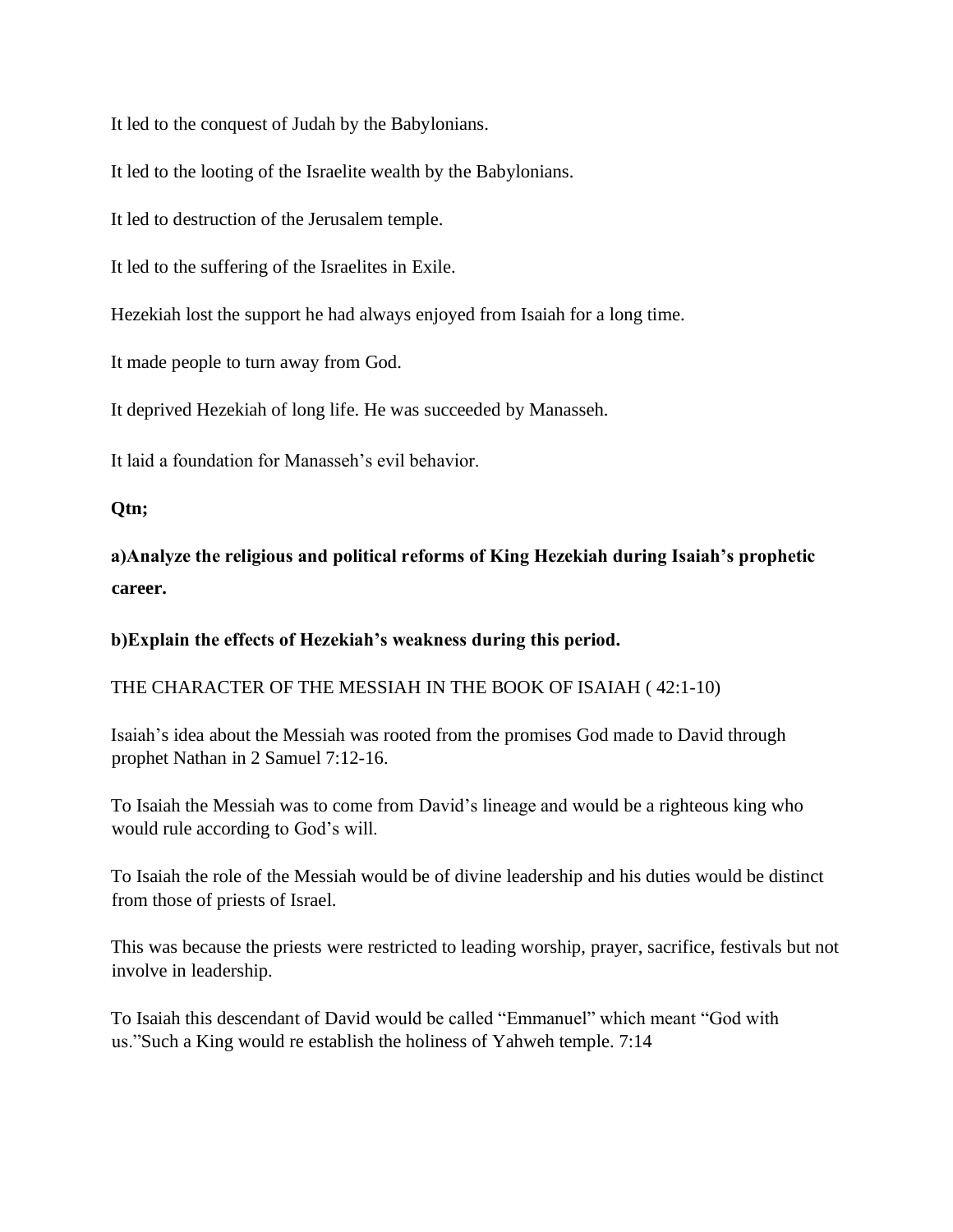To Isaiah the Messiah would lead a supernatural kingdom and be it's councillor and eternal father.

According to Isaiah, the Messiah would be a peacemaker and this would bring prosperity like it was in the days of King David.

To Isaiah the Messiah would be obedient and faithful and re establish the theocratic tradition of the Israelite nation.

To Isaiah the Messiah would rule with wisdom and guidance from God hence he would have strong insight unique to him alone.

According to Isaiah the leadership of the Messiah would not be limited by any boundaries but would be universal bringing his father's care to all nations.

To Isaiah the Messiah would settle disputes peacefully to the extent swords would be turned into plows and spears into pruning knives. This would bring relief to Israel.

The new Messiah would be humble and even suffer to save mankind from chains of sins. Isaiah reflected this in his theme,"the suffering servant"

Like any other Israelite, Isaiah expected a Messiah who would be a powerful personality and replace the earthly kings by destroying them and remove oppression and injustices.

As a prophet, Isaiah expected a spiritual Messiah who would have godly power and wisdom and would establish God's kingdom on earth.

# HOW ISAIAH TEACHING APPLIED TO JESUS CHRIST IN THE NEW TESTAMENT

In Mark 12:17 Jesus distinguished between political and religious matters when he stated that "give to God what belongs to God and to Ceaser what belongs to Ceaser. "Jesus mission was to establish God's kingdom on earth hence he never mixed the two issues.

Jesus established God's rule in the hearts of men as Isaiah saw it . Jesus brought good news of justice, reconciliation and love to mankind. Mathew 5:43,6:2

Jesus preached and acted with unusual authority that on occasions local authorities questioned his source and use of authority (Lake 20:1-8). This is what Isaiah prophesied I. The old testament.

Jesus suffered and was even killed for the sins of man.He suffered and died innocently as the suffering servant of God as reflected in the book of Isaiah.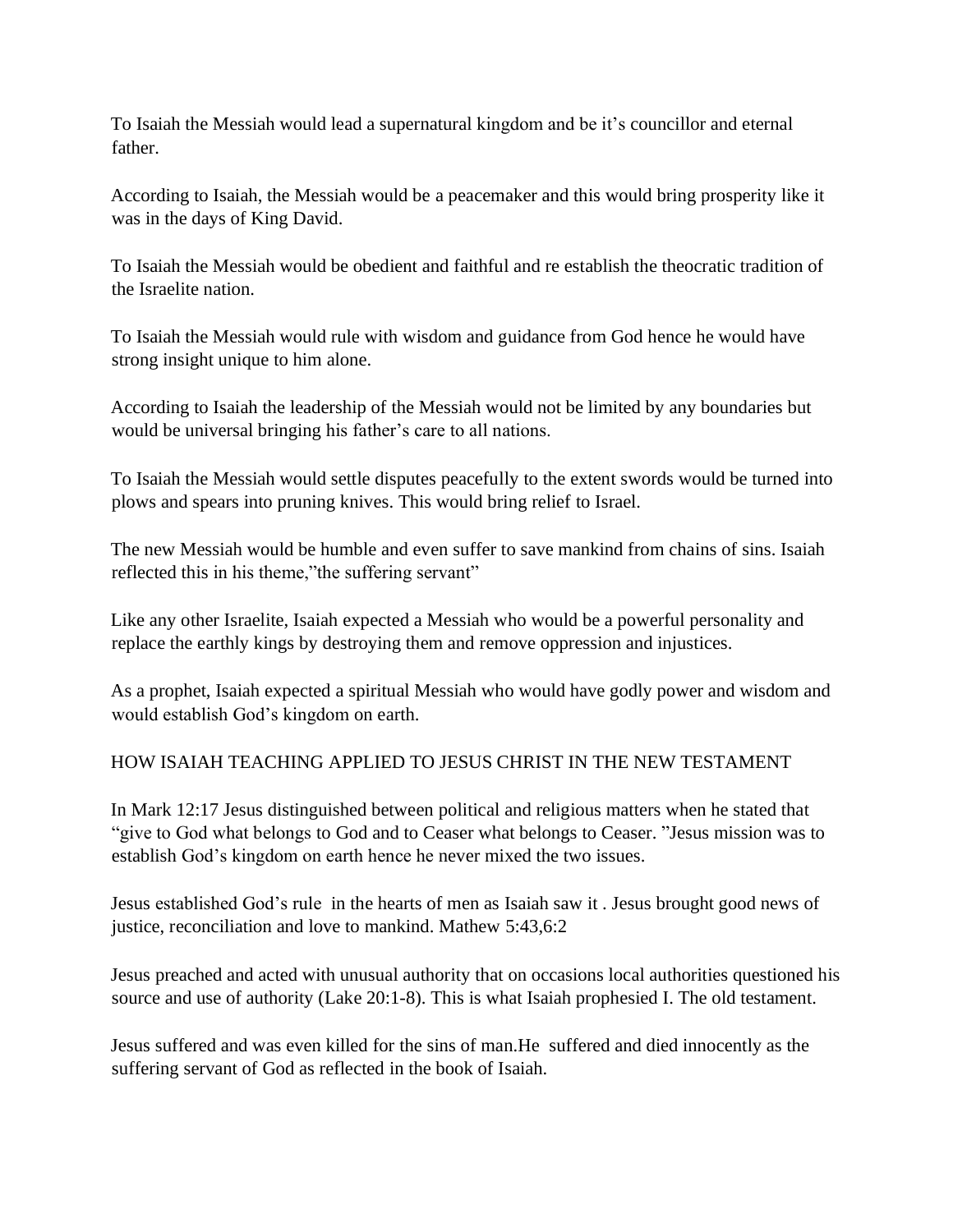By suffering and dying innocently Jesus demonstrated that to be great one must humble and serve others.

By suffering, dying and importantly resurrection Jesus provided spiritual liberation to the sinful man..Lake 23:26-56.The Messiah was above death as prophesied by Isaiah.

Jesus taught good news and served all mankind irrespective of gender, colour, race, social status or nationality. This fulfilled Isaiah's prophesy of a universal Messiah.

Jesus Christ is presented as light of the world and this was foretold by prophet Isaiah.

Jesus was born from the lineage of King David as expected from the prophesy of Isaiah.

On the other hand Jesus did not live to the expectations of the old testament prophesy.

Jesus Christ was not the political Messiah expected.He was a poor humble , politically powerless person.

During the passion he cried calling his father for help instead of having an army expected of a political king.

Jesus was seen to encourage submission by Israelites to the Roman political authorities rather than mobilise an army against the colonialists hence he didn't fit the picture of the Messiah expected.

# RELEVANCY OF ISAIAH BOOK/MESSAGE TO CHRISTIANS TODAY

Christians are called upon to repent their sins unlike people of Judah who refused and were taken to exile.

Christians should worship only one God unlike the Israelites who worshipped many gods.

Christians should respect God's message especially that from the prophets.

Christians should practice justice unlike the Israelites who treated others unjustly.

Christians should have good moral behaviour and bear good fruits unlike Israelites who annoyed God through their bad morals and behaviours.

Christians should rely God for everything since he is the provider.

Christians should pray to God when they need anything just like King Hezekiah prayed.